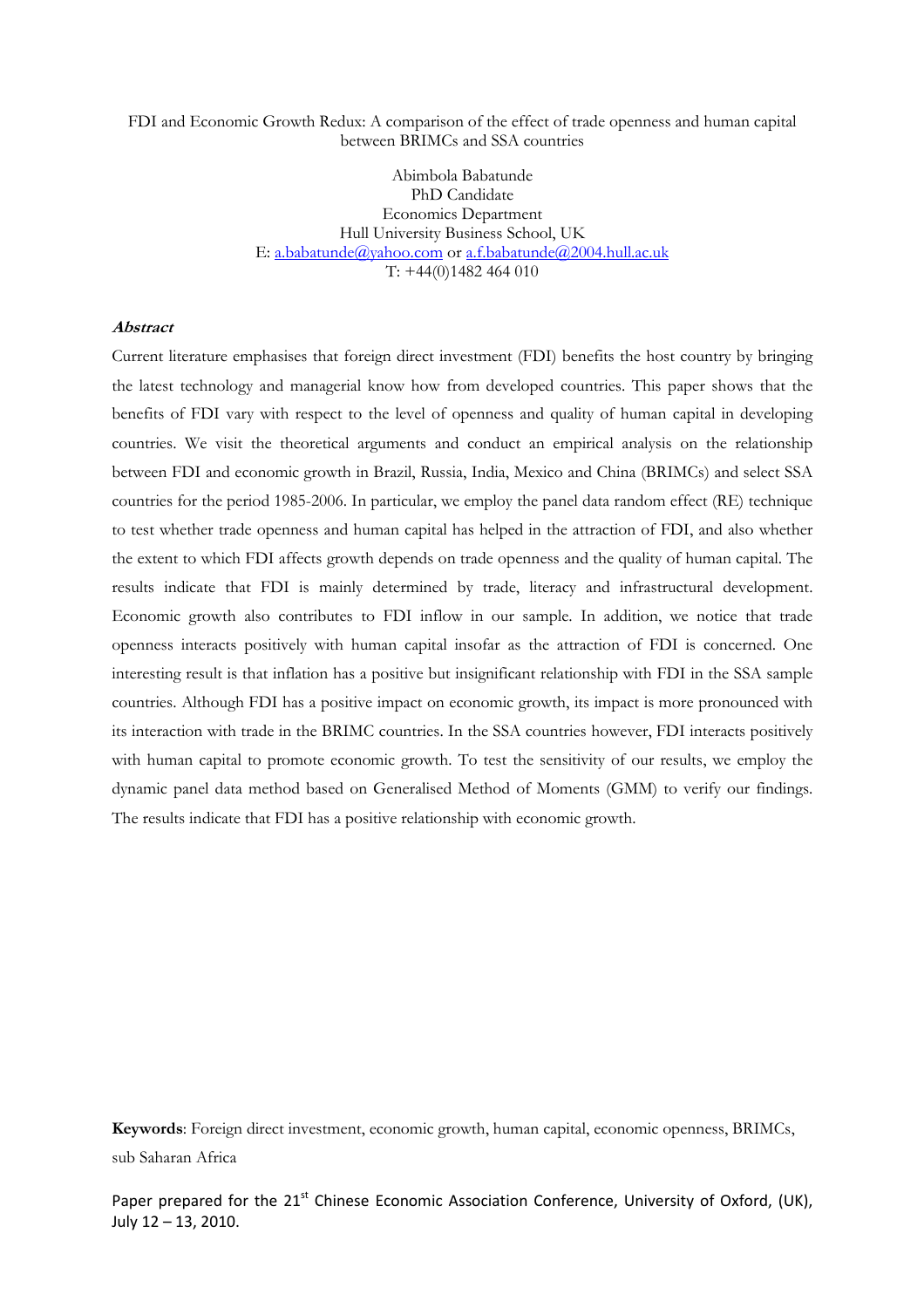## 1 Introduction:

 $\overline{a}$ 

Foreign direct investment (hereafter, FDI) has been recognised as an important factor for economic development. Many authors argue that the inflow of FDI could fill the technological gap between developed and developing countries (for example, Mankiw et al., 1992; Feenstra and Hanson, 1997; Zhang, 2001a and b). Additionally, it may improve management and labour skills and increase employment in host countries (Campos and Kinoshita, 2002). Hymer (1960 and 1976) in his influential seminal paper defines FDI as 'a means of transferring tangible and intangible assets to organise international production'. According to the literature, the lack of major determinants of FDI such as human capital and openness to trade are potential reasons behind the slow growth in many developing countries. This is because as multinational companies (MNCs) transfer production abroad, they look for destinations where the costs of training workers to use new technologies are minimised (Dutta and Osei-Yeboah, 2008). According to Zhang and Markusen (1999), skilled labour is positively related to the inflow of FDI. This is further supported in several empirical literatures (Dunning, 1988; Eicher and Kalaitzidakis, 1997; Noorbakhsh et al. 2001 and Zhuang, 2008). Asiedu (2005) also find that having an educated population helps attract FDI inflows to African countries. Apart from recognising the effect of human capital in attracting FDI, several authors have stressed the importance of other policy variables such as trade liberalisation as a determinant of FDI inflow (Dunning, 1988; Kandiero and Chitiga, 2006; Asiedu, 2006). Neumayer and de Soysa, (2005) found that countries that are more open to trade have higher inflow of FDI.

In its survey of FDI, the World Investment Report (2006) by UNCTAD confirms that total FDI inflow into developing countries jumped by 22 per cent to \$334 billion in 2005. However, there are still regional disparities in the direction of its flow. For example, the share of FDI inflow to African countries and in particular sub Saharan African (hereafter, SSA) countries is less when compared to other regions<sup>1</sup> due to the fact that they exhibit features that make them unattractive to foreign investors (Udo and Obiora, 2006). On the one hand, foreign investors regard Africa as a 'high risk investment' region because of overdependence of many countries on primary commodities, macroeconomic and political instability<sup>2</sup> and most importantly, lack of well functioning financial systems which is required to take advantage of the benefits of FDI and in turn promote economic growth (Dupasquier and Osakwe, 2005; Alfaro et al., 2003, 2006; Morrisey, 2003 and Udo and Obiora, 2006). According to Asiedu (2003 and 2006), SSA countries seem to be trapped in a 'regional effect'. On the other hand, countries in Asia, Latin America and Eastern Europe and Central Asia, in particular, Brazil, Russia, India, Mexico and China (hereafter, BRIMCs) have seen an increase in FDI inflows in recent years reflecting their strong economic prospects, openness and high volume of human capital accumulation due to improvements in policies and regulatory environment that is attractive to foreign investors.

<sup>&</sup>lt;sup>1</sup> As of 2007, total FDI inflow to developing economies reached \$499 billion of which the share to Asia and Latin America was \$361 and \$103 billion dollars respectively and SSA received about \$33 billion. See United Nations Conference on Trade and Development <www.unctad.org/fdistatistics> for more information.

<sup>&</sup>lt;sup>2</sup> According to Rodrik, (1998), this discouraged FDI flow and hence, led to the slow growth and poor standard of living observed in the region.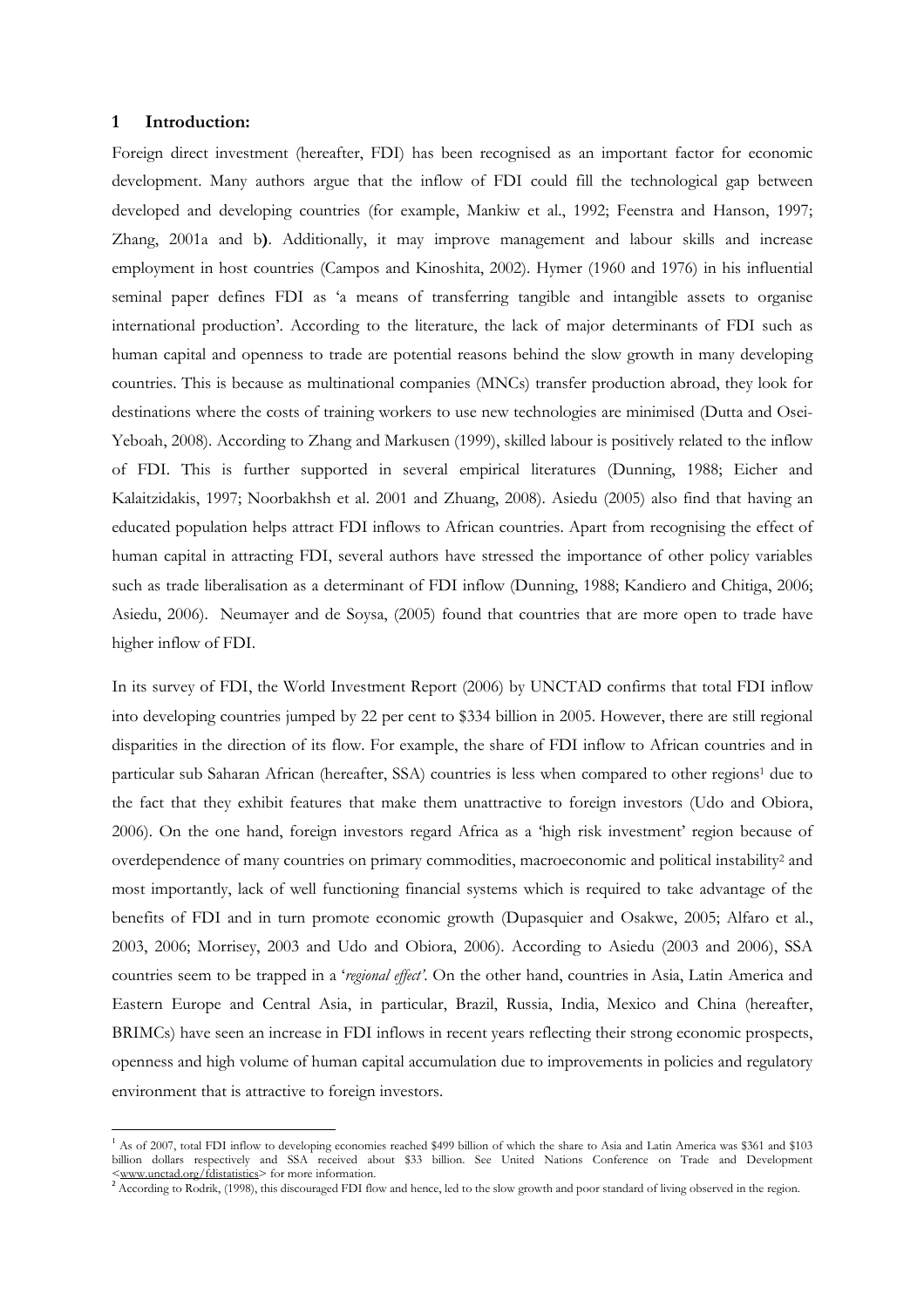The inability of African countries to attract foreign investment in order to promote economic growth have led to new policies been drawn in order to reach the Millennium Development Goals (MDG).<sup>3</sup> This has also prompted an extensive study on the determinants of FDI and growth effect of FDI in developing countries on a firm, national or regional level. The research in this area has been intensified in the last decade due to the increased perceived role of FDI in total capital flows, (Hussein, 2009).

Recent research turns to emerging economies in Asia and Latin America and in particular, Brazil, Russia, India and China (BRICs). The BRICs is an acronym which was coined by Goldman Sachs in 2003 to represent the fastest growing emerging market economies (EMEs)<sup>4</sup> . A study by Goldman Sachs projected a combined GDP growth rate of about 13.4 per cent by 2050.<sup>5</sup> Although, according to the report, the economists did not argue that these countries will organise themselves into an economic bloc or trade union but more recently, indication from the BRICs summit held in 2008 in Russia suggests that these countries might form a sort of economic bloc in the near future by taking advantage of their growing economic power. Consequently, as predicted by Wilson and Purushothaman (2003), if this should happen, these countries could become larger than the G6 economies as they presently contribute about 13 per cent to the world GDP.

According to the literature, BRIC countries play an important role in the world economy as producers of goods and services. According to the literature, the significance of the BRICs cannot be ignored as the persistent growth in the global economy is strengthened by the growth realised in China and India. These growths can be traced to the attraction of FDI through the liberalisation of the economy, improvement in the level of human development and international technology (IT) which is an essential strategy to attracting foreign investments and stimulating economic growth and development. According to Vijayakumar and Sridharan, (2010) the BRIC countries attract larger capital because of their larger potential consumer market having the common characteristics of a large population.

Recently, there has been a debate as to whether to include Mexico and South Africa to the BRICs. According to Goldman Sachs, (2005), Mexico has the potential to rival the BRICs; however it is considered a developed market as opposed emerging markets. In addition, the vice president and senior global economists, Sarah Lawson further emphasised that the term 'BRICs' was coined to refer to the fastest growing emerging market economies (EMEs) when we consider their economic size and potential. Nevertheless, in a report by Kowitt (2009), Jim O'Neill, the man responsible for the term 'BRICs' noted that "Mexico and Indonesia could possibly grow to the size of Russia in the future". The argument here is there is a possibility that Mexico's economic growth could be the size of Russia in the future. Thus, when we consider the annual growth rate of GDP to proxy economic potential, we observe that in 2006,

l

<sup>&</sup>lt;sup>3</sup> The MDG refers to a set of goals set to reduce poverty by half by the year 2015. See United Nations <http://www.un.org/millenniumgoals/bkgd.shtml> for more details.

<sup>4</sup> See Wilson D and R. Purushothaman (2003), "Dreaming with the BRICs: The path to 2050", Goldman Sachs Global Economics paper (99), [online] available from <http://www2.goldmansachs.com/ideas/brics/book/99-dreaming.pdf> accessed on 08/07/08.

<sup>5</sup> Wilson and Purushothaman, (2003) provides full details and conditions set for the projections.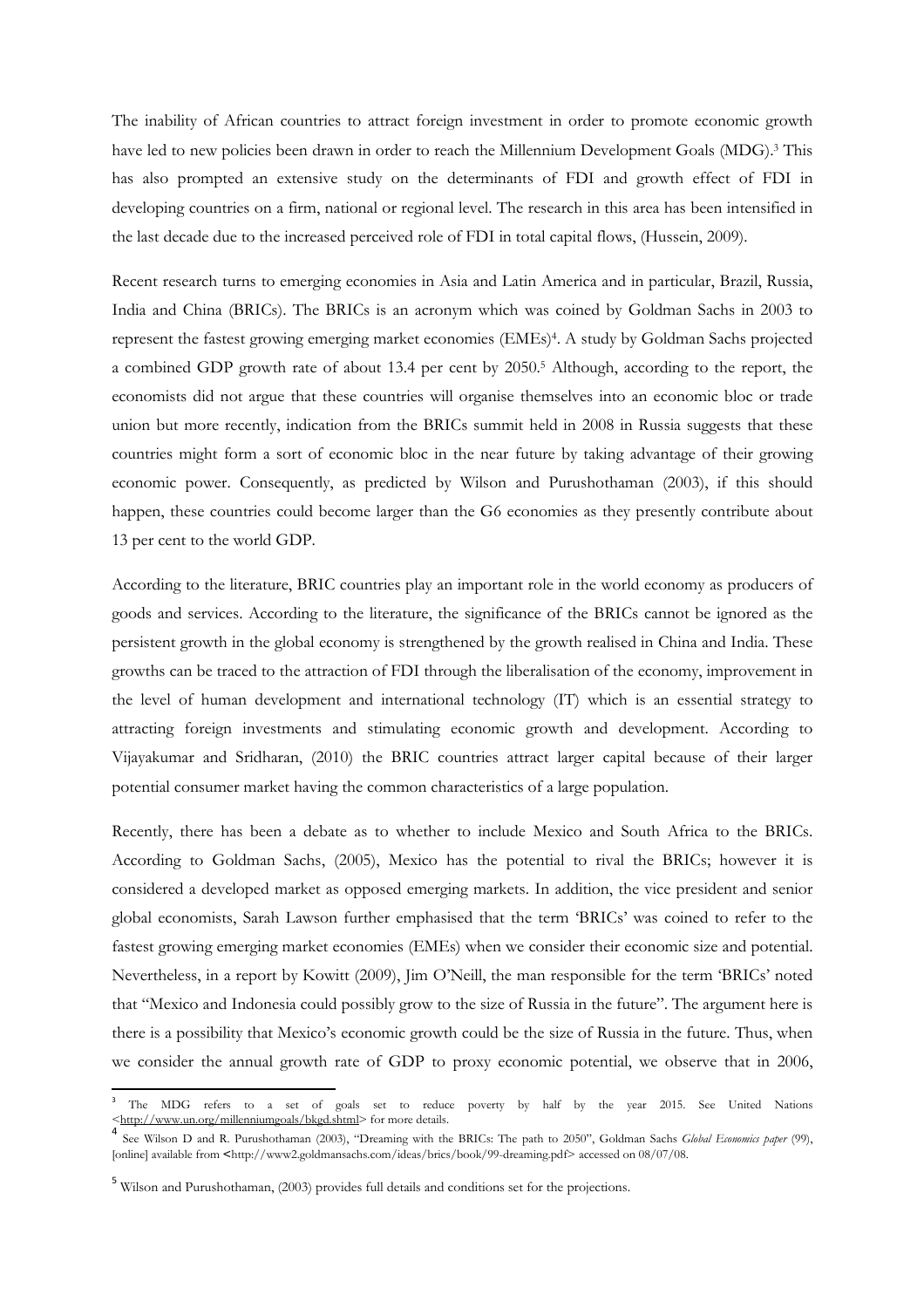Mexico had a growth rate of 4.81 per cent, while Brazil, Russia, India and China similarly had a GDP growth rate of 3.72, 7.40, 9.69 and 11.6 per cent respectively. We observed that Mexico's GDP grew about 1 percent more than that of Brazil in the same year. Therefore, we cannot ignore Mexico's role in global economic development. Consequently, this study includes Mexico and coins a new term BRIMC (Brazil, Russia, India, Mexico and China) and represents countries from Asian, Eastern Europe and Central Asia and Latin American region, which is of economic significance to the process of globalisation.

The BRIMC following the East Asian countries developed strategies to attract FDI to meet their growing potential. As a result, policies which allow these countries to open up their economies to FDI from MNCs lead to the development of these economies. In the existing literature, we note that the type of FDI a host country receives depends on the type of policies in place, thus FDI inflow varies from country to country. Specifically, FDI inflows to Brazil, Russia and Mexico are mostly concentrated in the productive sectors while China and India tend to receive more in the manufacturing sectors due to MNCs seeking to capitalise on its large domestic market and low labour costs (Eichengreen and Tong, 2005). It is worth mentioning that China has become a favourite destination for FDI in developing countries considering their huge domestic markets and low cost of labour. Although, FDI inflow to SSA countries is low, the literature points out that FDI is mostly concentrated in natural resources.

As a result of the success of the BRIMC countries, the present study intends to examine the strategies which the BRIMC countries adopted to attract FDI and what is lacking in the SSA region in order to learn from them. Specifically, the study focuses on two policy variables (human capital and trade openness) and its interactions insofar as attracting FDI is concerned. We further examine the impact of FDI on economic growth and the extent to which the interaction of FDI with trade and human capital affect economic growth in the BRIMC and SSA countries. We address these issues using a panel of eighteen developing countries over the period 1985 to 2006. Our choice of SSA countries is based on the magnitude of FDI inflows as of 2006.

The paper proceeds as follows. The following section provides a review of pertinent literature. Section 3 discusses the model, empirical analysis and the data. In section 4, the results are discussed and the study concludes in section 5.

#### **2 Literature review:**

In an attempt to explain why MNCs locate abroad, Ohlin (1933) used international trade theory and argued that international trade is motivated by the possibility of high profitability in growing markets along with the possibility of servicing these investments at a low cost in the host countries. For example, many MNCs moved their operations to China to take advantage of its low labour cost and huge domestic markets. In addition, Hymer (1976) notes that MNCs locate outside their home country by taking advantage of the monopolistic nature of local firms and are able to compete with those firms who have the knowledge of the domestic markets. These advantages include access to proprietary knowledge,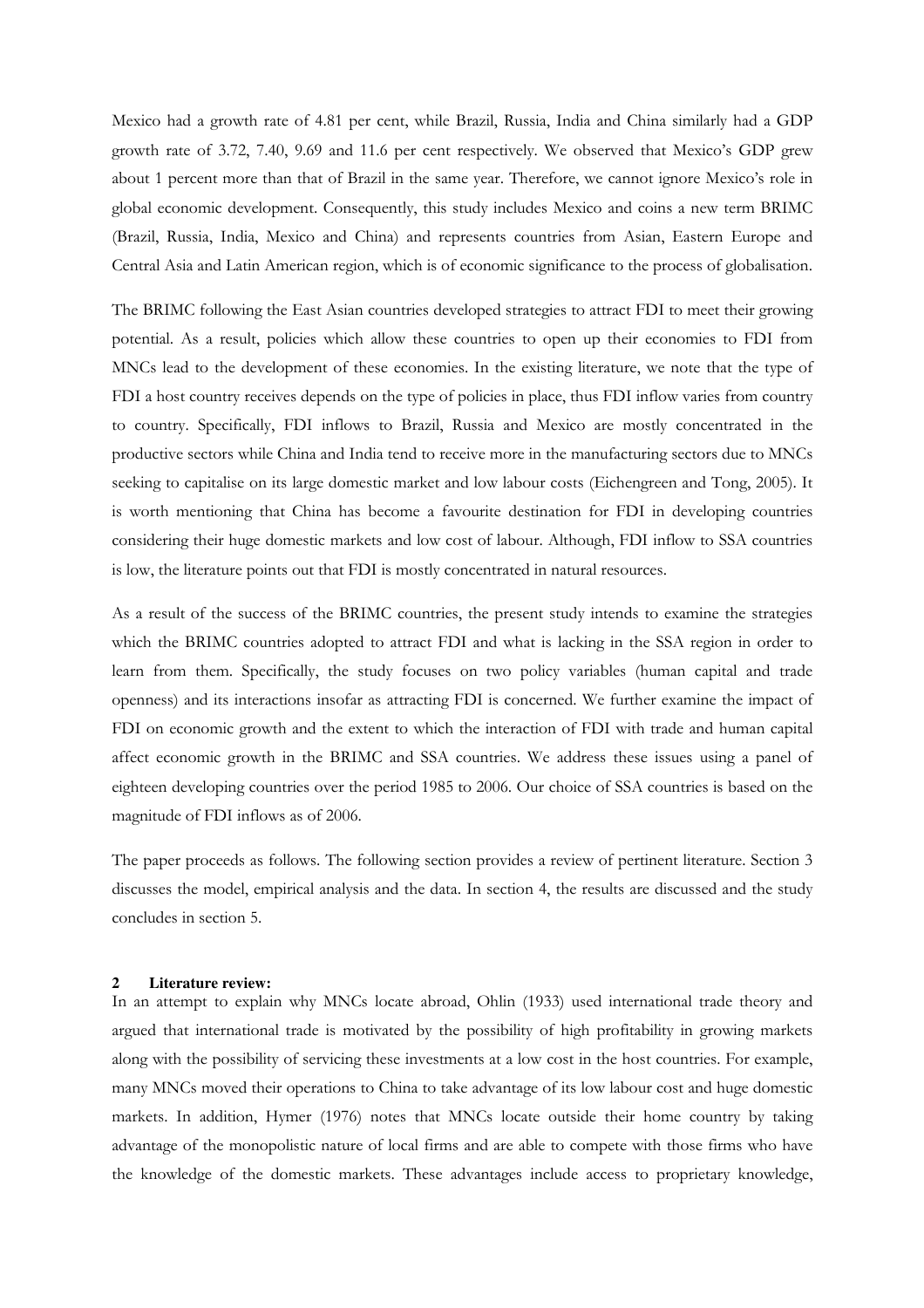management skills and economies of scale. This theory suggests that the imperfection in the market makes it possible for MNCs to locate abroad. Consequently, by transferring these advantages; the MNCs gain comparative advantage over the local firms, (Morgan et al., 2003: 178).

According to Dunning's eclectic paradigm theory (1980, 1988, 1993 and 1998), FDI is determined by three sets of advantages: Ownership, Location and Internalisation, (OLI). The theory suggests that when firms possess greater ownership and internalisation advantage and the location advantage favours the host country, (i.e., creating and exploiting these advantages in a location outside the home country) the more the FDI that will be undertaken. Following this, Dunning (1993) outlines four reasons why foreign investors locate abroad. According to him, foreign firms invest outside their home countries for several reasons which include; factor/resource/labour-seeking, efficiency-seeking, market-seeking and strategic asset motivation.6

A number of studies have been carried out to empirically study the relationship between FDI, trade, human capital and its impact on economic growth in developing countries (Ayanwale, 2007; Ang, 2008; Zhuang, 2008; Wang and Wong, 2009). According to Dunning (1993), market seeking FDI involves MNCs exporting or opening a new market in host countries in order to boost their sales, therefore, trade openness is important in order to attract FDI, Makki et al, (2004). Using panel data technique, Campos and Kinoshita (2004) examined the determinants of FDI in 25 transition economies from the Central and Eastern Eurobarometer countries (CEEB) and Commonwealth of Independent States (CIS) between 1990 and 1998. They found that the determinants of FDI vary across the choice of sample. They also found that FDI in these countries are a mixture of resource, efficiency and market seeking. Whilst they found the abundance of natural resources and low level of human capital as the main determinants of FDI in the CEEBs, external liberalisation is important for attracting FDI in CIS. Asiedu (2002) studying the determinants of FDI in 24 countries in sub Saharan Africa over the period 1984-2000, concluded that large markets, natural resources and good infrastructure are significant in promoting FDI in SSA. The author also found that regional economic cooperation may promote FDI in SSA.

Ng'ang'a (2005) considered the interaction of infrastructural development and degree of openness on FDI inflow in 95 developing countries over the period 1980 to 2002. Both fixed effects estimator (FEE) and pooled ordinary least squares (POLS) was employed. The results show that FDI is greatly influenced by the quality of infrastructure and openness of the economy to trade. However, these two determinants vary across the sample countries studied. Ang (2008) found a positive relationship between FDI and trade in Malaysia. Apart from recognising the effect of trade openness in attracting FDI, several authors have stressed the importance of other policy variables such as human capital, macroeconomic stability and infrastructural development as a determinant of FDI inflow (e.g. Makki and Somwaru, 2004).

 $\overline{a}$ 

<sup>&</sup>lt;sup>6</sup> See Dunning (1993) and DeMello (1997) for extensive details on the determinant and motivation of FDI.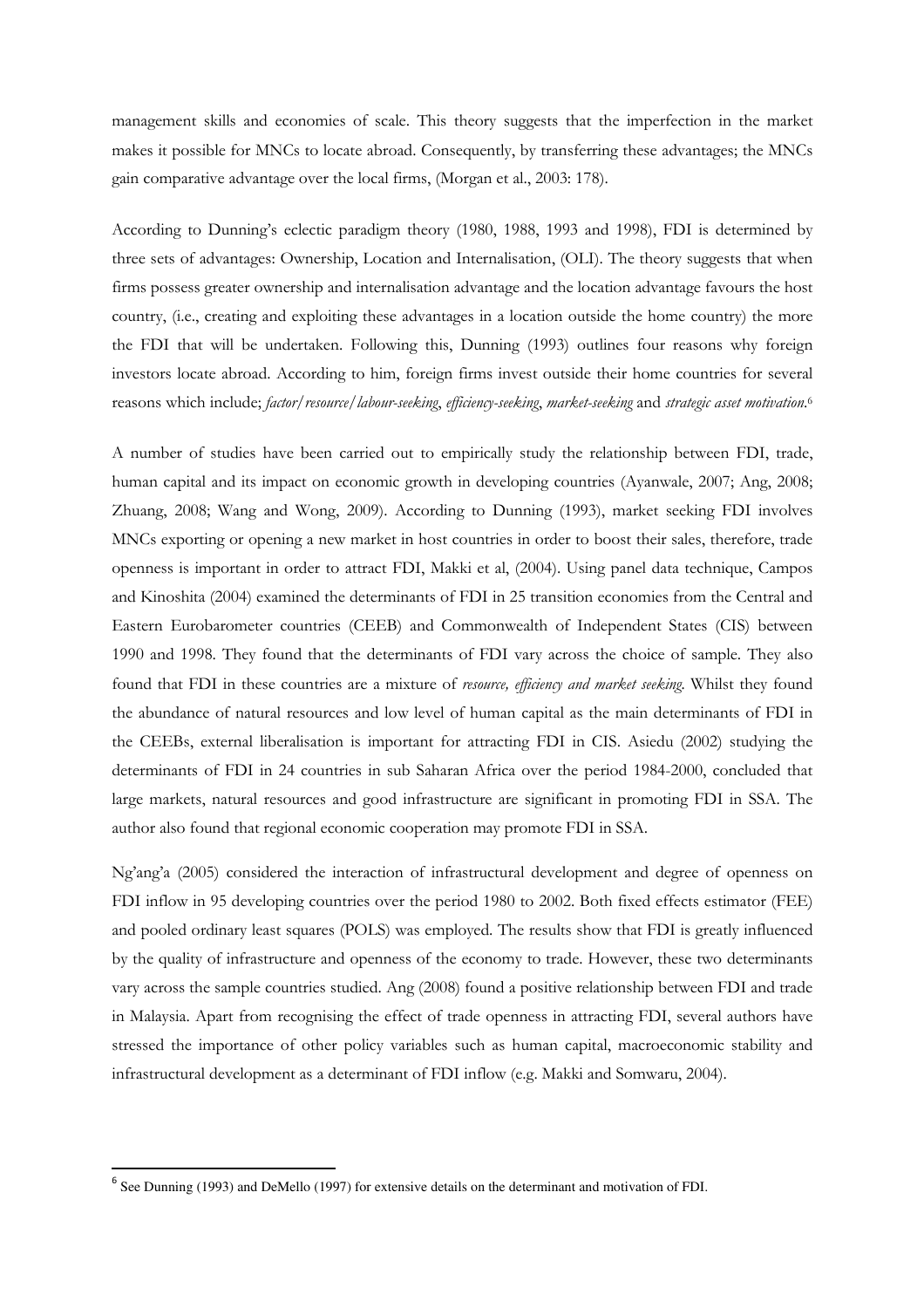As MNCs transfer their production abroad, they are motivated by a reduction in transaction cost; as such they look for destinations where the costs of training workers to use new technologies are minimised (Dutta and Osei-Yeboah, 2008). This implies that cheap human capital favour the location of MNCs. Although Lucas (1990) pointed out that the lack of human capital discouraged FDI inflow to developing countries as the existence of human capital, and in particular cheap labour, is an important determinant of FDI. Xing (2006) emphasised the role of cheap labour in China as one of the main advantages of attracting FDI inflow. Using different measures of human capital to explore the relationship between FDI and human capital, Checchi et al. (2007) found that inward FDI lead to increased enrolment in higher education as it creates job opportunities for skilled workers. Zhuang (2008) cites that FDI has different effects on different levels of education in China. Whilst Tanna and Topaiboul (2005) found that skilled labour has a complementary relation with FDI in Thailand, Dutta and Osei-Yeboah, (2008) emphasised that the nature of the relationship between FDI and skilled labour can be substitutes or complements. From the foregoing, FDI is mainly determined as a result of market size, openness, human capital development, infrastructure and natural resources.

In studying the determinant of growth, the new growth theory suggests that FDI may affect economic growth directly because it contributes to capital accumulation and transfer of technology to the host country. In addition, it may contribute to economic growth indirectly where the direct transfer of technology augments the stock of knowledge through labour training and skill acquisition. Furthermore, Becker (1993) emphasised that the productivity of the people in an economy is changed by investments in education, skills and technology.

The development in the endogenous growth theory has encouraged researchers to examine the channels through which FDI promotes economic growth in the long run (Grossman and Helpman, 1991). Balasubramanyam et al., (1996) argue that the factors described in the new growth theory as growth enhancing can be obtained through FDI if the investment climate and trade policies found in the host country support the creation of human capital, therefore increasing returns to scale and spillover effects, which are crucial in promoting economic growth. In their paper, they found FDI plays an important role in promoting economic growth through learning by doing and knowledge spillovers.

According to Gerschenkron (1962), the presence of MNCs in host countries can lead to technological transfer through the transmission of ideas (that enters the country through FDI or trade) in intermediate and capital goods that embody technology. According to these explanations, both trade and FDI can be included in the production function besides labour and domestic capital. In an empirical study, Borensztein et al., (1998) examined the impact of technological diffusion from FDI on economic growth in 69 developing countries. They found that FDI can only lead to higher productivity in output growth when there is a minimum threshold stock of human capital. The point here is that the positive effect of FDI on economic growth depends on whether the educated workforce in the country can take advantage of the technological spillovers associated with FDI. The authors concluded that a host country has to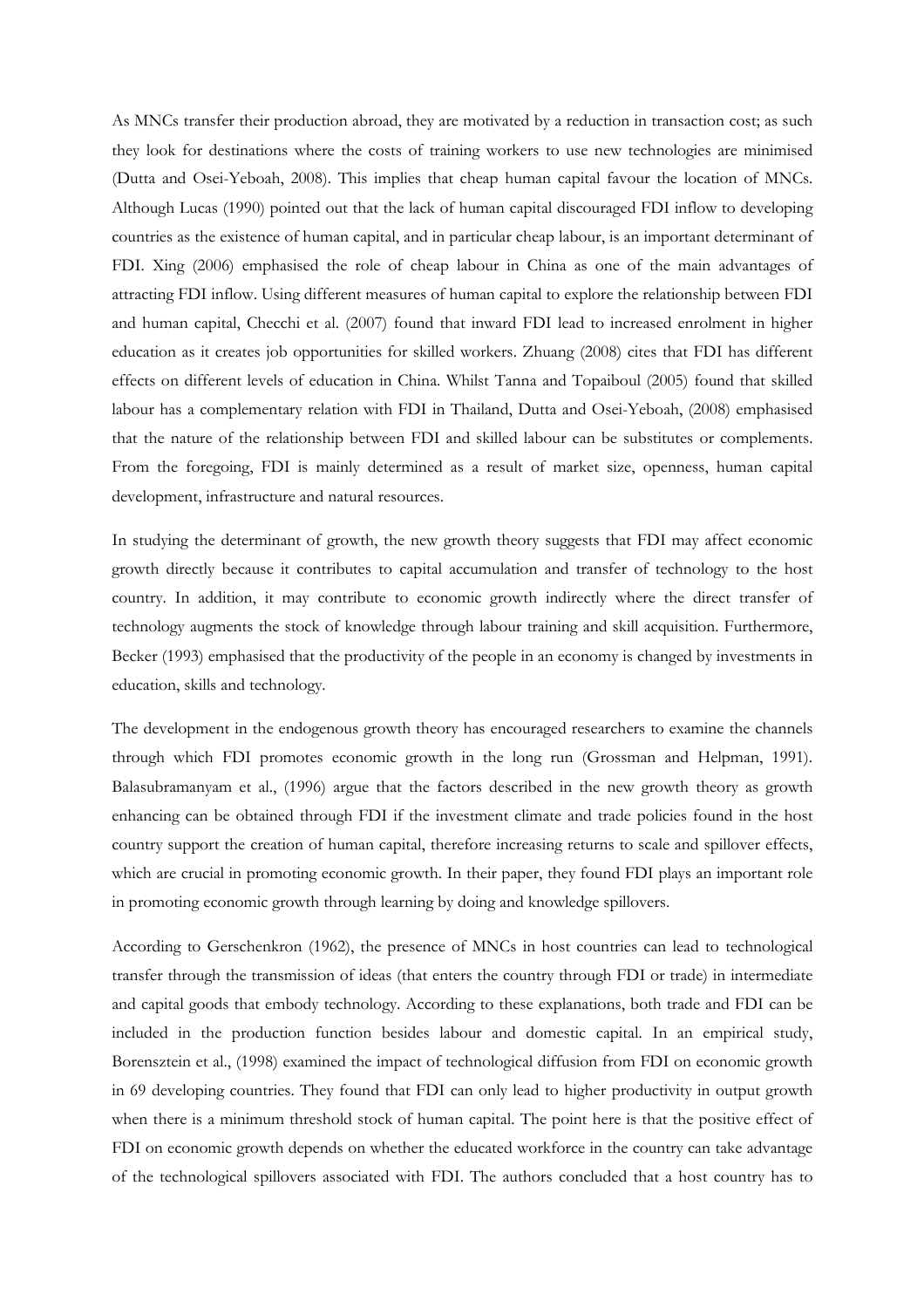have sufficient absorptive capability in order for FDI to promote economic growth. Their results also suggest that FDI is an important channel for the transfer of technology and contributes more to growth than domestic investment.

Some studies note that the benefit of FDI is strongly dependent on how open a country is to globalisation. Further, Grossman and Helpman (1991) notes that trade openness could be considered as another channel through which output growth can be promoted as it will increase market size and allow a country to have access to advanced technologies and investment which will enhance productivity of the country's resources. In addition, Driffield and Love, (2007) argue that by improving access to foreign technological advances (i.e. FDI and trade) this can enhance the efficiency of these countries beyond the effect of increased investment which is a key requirement for sustained economic growth. The argument here is that, trade openness enhances a country's access to free flow of goods and services as a result a country could have access to technological and knowledge spillovers. Hence, we can also examine the impact of technological diffusion and knowledge spillover from trade on economic growth.

#### **3 Empirical framework:**

l

The empirical framework draws on existing literature on the determinant of FDI such as Asiedu (2002, 2006) where FDI is regressed on economic growth and a conditioning information set. In line with this literature, we will estimate the following model:

$$
FDI_{it} = \alpha_{it} + \beta_1 TO_{it} + \beta_2 HC_{it} + \beta_3 (TO * HC)_{it} + \beta_4 gPCAP_{it} + \beta_5 INF_{it} + \beta_6 INFRA_{it} +
$$
  
\n
$$
\beta_7 GC_{it} + + \varepsilon_{it}
$$
\n(1)

where,  $F D I_{it}$ <sup>7</sup> denotes the net inflow of FDI of country  $i$  in year  $t$  ;  $T O_{it}$  denotes trade openness;  $H C_{it}$ denotes human capital;  $(TO * HC)_{it}$  is the variable of interest and refers to the interaction between trade openness and human capital;  $gPCAP_{it}$  denotes annual growth rate of GDP per capita;  $INF_{it}$  denotes inflation; INFRA<sub>it</sub> is the total number of mobile and fixed lines denoting for infrastructure and  $GC_{it}$  is the government consumption. The variables, FDI, TO and GC are measured as a proportion to GDP. I refers to the individual countries ( $i= 1, 2, ..., N$ ) and t refers to the sample years ( $t= 1985, 1986..., T$ ) and  $\varepsilon_{it}$  is the error term.

To assess the impact of FDI on economic growth, we follow Mankiw et al., (1992), Balasubramanyam et al., (1996), Borensztein et al., (1998) and Makki and Somwaru (2004) type model<sup>8</sup> which is based on endogenous growth framework. In this framework FDI contributes to economic growth directly through technological knowledge spillovers and other factors of production, and indirectly through development in human capital and infrastructure. To empirically assess the impact of FDI on growth and the

<sup>7</sup> According to Borensztein et al., (1998), the choice of FDI variable depends on the type of FDI effect a researcher is trying to uncover. Thus, when trying to analyse the impact of technology transfer and knowledge spillover, it is assumed that the use of FDI net inflow will provide a more detailed analysis as opposed FDI net outflow. For this reason, FDI net inflow has been used in the regression.

<sup>8</sup> For the theoretical derivation of this model, see Borensztein et al, (1995 and 1998).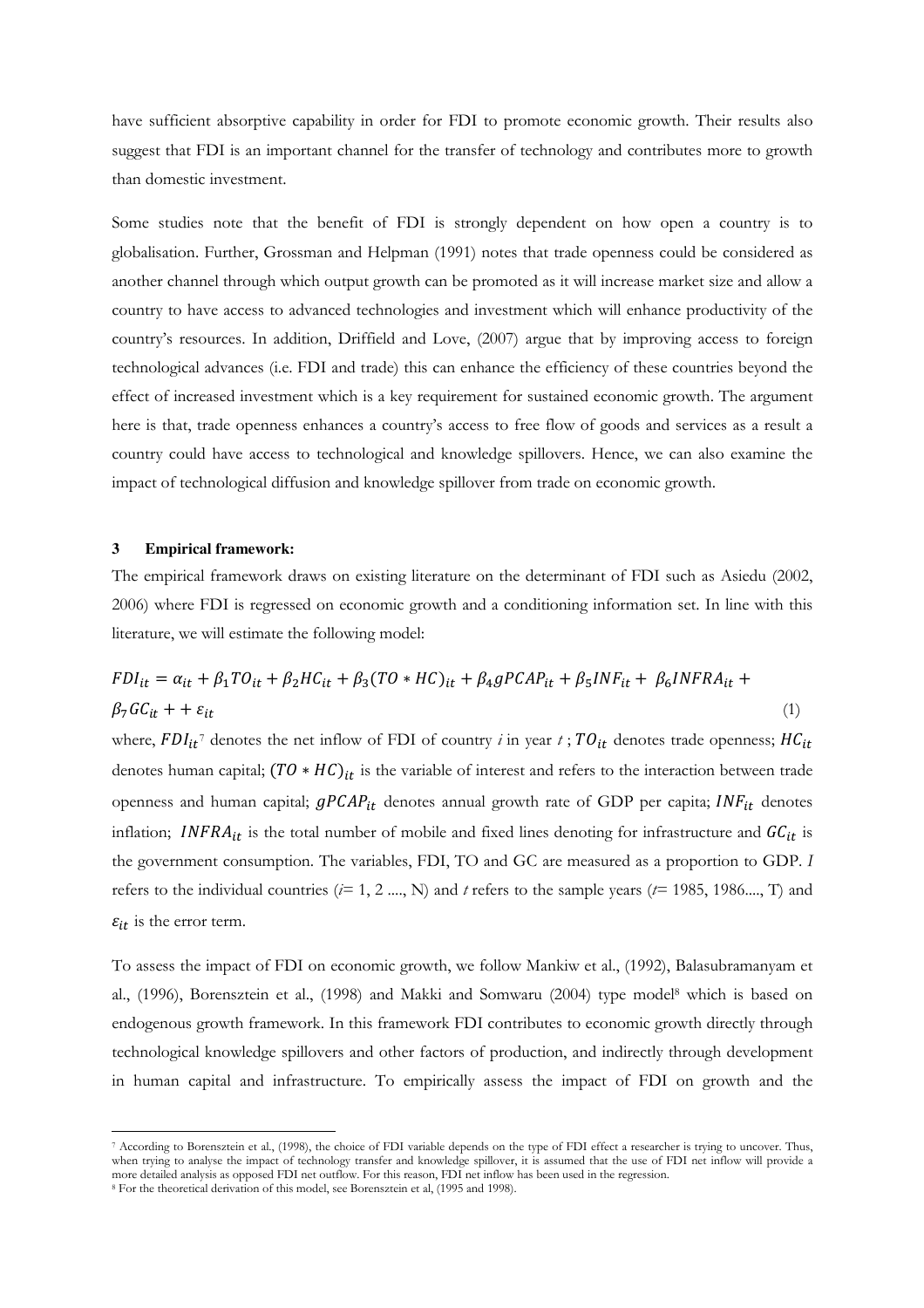interrelationship between FDI, trade openness, human capital and growth, we estimate the following model:

$$
gPCAP_{it} = \alpha_{it} + \beta_1 FDI_{it} + \beta_2 TO_{it} + \beta_3 HC_{it} + \beta_4 (FDI * TO)_{it} + \beta_5 (FDI * HC)_{it} + \beta_6 (TO * HC)_{it} + \beta_7 INF_{it} + \beta_8 INFRA_{it} + \beta_9 GC_{it} + \varepsilon_{it}
$$
\n
$$
(2)
$$

where,  $(FDI * TO)_{it}$  is the interaction between FDI and trade openness;  $(FDI * HC)_{it}$  is the interaction between FDI and human capital. Equation (2) extends the Makki and Somawaru (2004) model to include the interaction between trade openness and human capital.<sup>9</sup>

This analysis is based on an unbalanced panel data set of 18 developing countries<sup>10</sup> over the period 1985-2006. Equations  $(1)^{11}$  and  $(2)^{12}$  are estimated using the appropriate panel regression technique (either fixed or random effect model).

## 3.1 The Data:

This study analyses the impact of FDI, human capital and trade openness on economic growth in 18 developing countries. The data is taken from various sources. The measure of FDI used in this study is FDI net inflow as a per cent of GDP: this is taken from United Nations Conference on Trade and Development, (UNCTAD) ESDS international, University of Manchester, MIMAS (2009). Total trade, adult literacy rate and annual growth rate of GDP per capita is used to proxy trade openness, human capital and economic potential respectively. This is obtained from World Development Indicators, ESDS international, University of Manchester, MIMAS (2009) and UNESCO UIS, ESDS international, University of Manchester, MIMAS (2009). We expect a positive relationship between trade, literacy rate, economic potential and FDI inflows.

Other control variables include: inflation rate, natural logarithm of mobiles and fixed lines and government consumption. This is used to control for macroeconomic stability, infrastructural development and the size of government. The data is obtained from International Financial Statistics - IMF, (2009) and World Development Indicators, ESDS international, University of Manchester, MIMAS (2009) respectively. We expect a direct relationship between FDI and infrastructure and an indirect relationship between inflation, government size and FDI.

The presence of different levels of openness adds a new perspective to the relationship between human capital and FDI inflows. Therefore, to capture the simultaneous effect of trade openness and human capital, we include the interaction between trade and human capital, which we refer to as *interaction term*.

l

We include the interaction between trade openness and human capital to assess the impact of trade as another channel of technology diffusion and knowledge spillover.

<sup>&</sup>lt;sup>10</sup> See Table 1 in the appendix.

<sup>&</sup>lt;sup>11</sup> Using a Hausman test, we compare the fixed versus random effects under the null hypothesis that the coefficient estimated by the efficient random effects estimators are the same as the ones estimated by the consistent fixed effects estimators. More clearly, H<sub>0</sub> difference in coefficients not systematic. For equation (1), Chi2 (7) = (b-B)' [(V\_b-V\_B^ (-1)] (b-B) = 4.89 and Prob>chi2 = 0.6733. Thus, the non significant p-value suggests using random effect estimator in equation (1).<br><sup>12</sup> The Hausman test gives a chi2 (9) = (b-B)'[(V\_b-V\_B) ^ (-1)] (b-B) = 10.99 and Prob>chi2 = 0.2020. Thus the insignificant p-value suggests

using random effect estimator.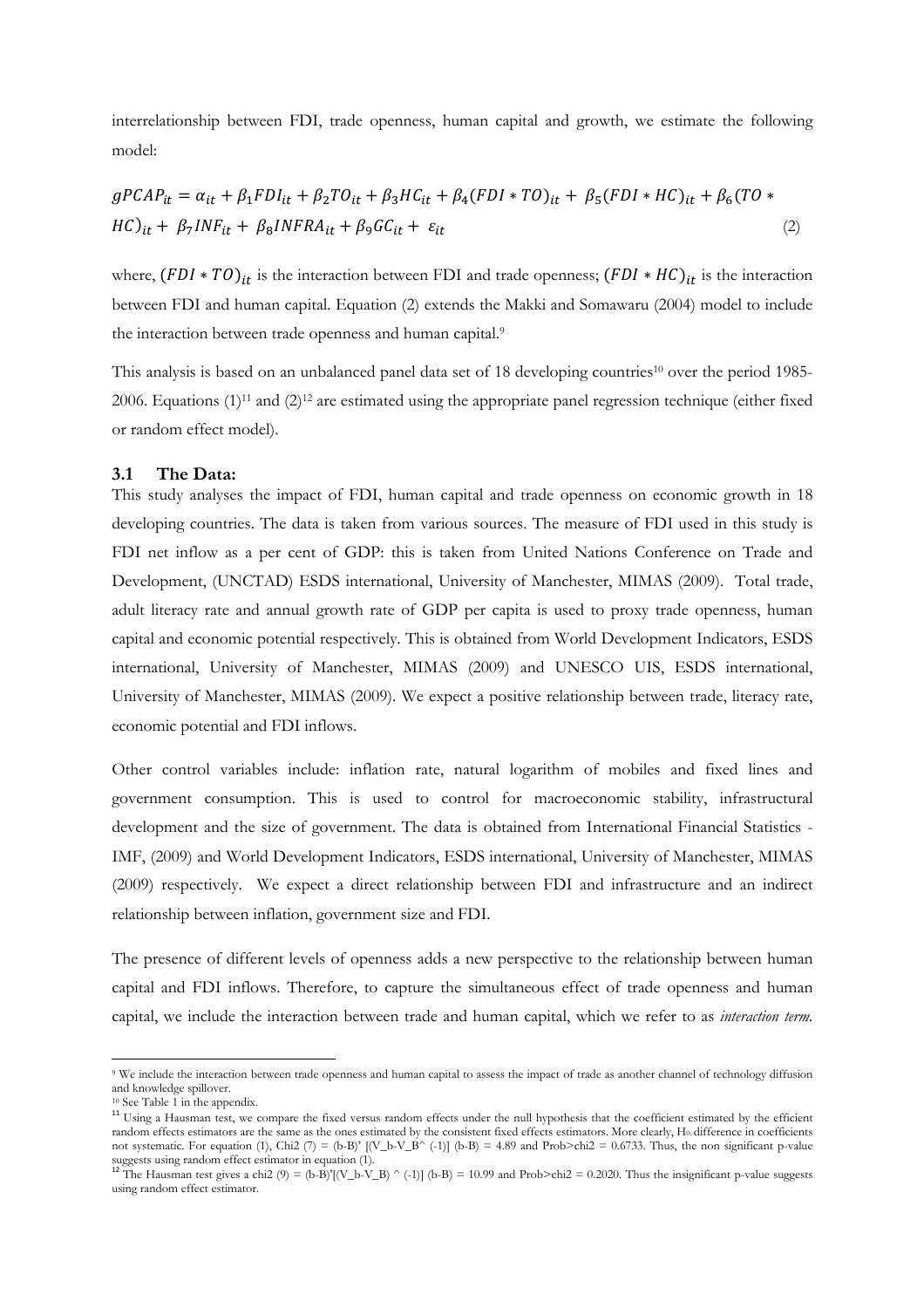On one hand, a positive interaction term would suggest that for a given level of openness, as literacy rate rises, there is a greater FDI inflow to a nation. On the other hand, for a given level of openness, an increase in literacy rate will lead to a decrease in FDI inflow (see Table 2 appendix for summary statistics).

## 4 Discussion of Results:

Our results are grouped into two categories: the determinant of FDI and the impact of FDI on economic growth. We test this for a sample of 18 countries and in a subgroup of BRIMC and SSA countries. The results are discussed below:

#### 4.1.1 The determinants of FDI:

For FDI to grow in a country, it first needs to be attracted into that country. Hence, it is important to understand the determinants of FDI in order to be able to formulate and implement policies that would lead to an increase in its attraction. Therefore, we begin the analysis by determining the variables that are important in explaining the variation in the flow of FDI to developing countries, and in particular into the BRIMCs and SSA. The overall performance of the various model specifications is satisfactory, with the coefficients correctly signed.

Model 1, table 3 is the benchmark of our model. According to table 3, trade is positively related to FDI inflow (Model 1-3). In Model 1, a one per cent increase in trade will increase FDI inflow by 0.10 per cent. The positive effect of trade with FDI agrees with Asiedu (2002), who worked on the determinant of FDI in SSA countries. However, this is contrary to Anyanwu, (1998) and Ayanwale (2007). In Models (1, 2 and 4), Human capital has a positive and the coefficient is statistically significant at the 1 per cent level. This is consistent with previous studies (Asiedu, 2005), suggesting that human capital will encourage FDI inflows. Turning to our variable of interest the interaction between trade and human capital, this enters with a negative sign however; the coefficient is significant at the 1 per cent level. The result suggests that for a given level of openness, an increase in human capital leads to a decrease in the inflow of FDI. In Models (4 and 5), when trade is not included in the regression, the interaction term is positive, with a significant coefficient. This suggests that FDI increases with a given level of openness and high human capital development.

Models (1-5) shows that annual growth rate of per capita GDP has a positive and statistically significant relationship with FDI. This suggests that, as the economy grows, the more FDI that is attracted. Infrastructural development enters with the correct sign; however the coefficient is only significant in Model 3. The positive impact of infrastructural development is consistent with the literature. The result suggests that for a significant contribution of infrastructural development on the inflow of FDI, there is a need for the government to invest in the available infrastructure so that this would facilitate the attraction of FDI.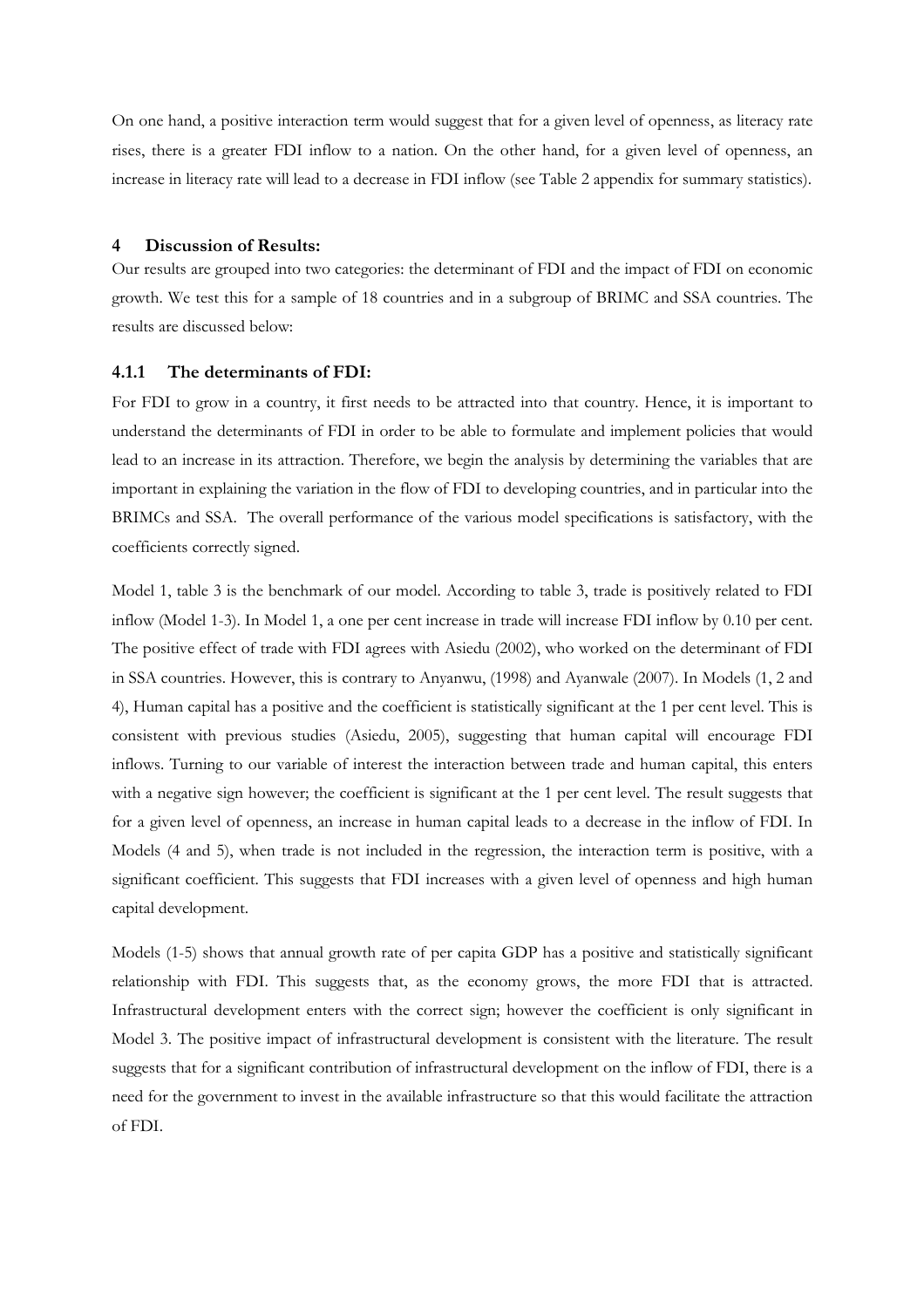Inflation and government consumption both have a negative relation with FDI in Models (1-5). This is consistent with our expectation. The results suggest that the policies put in place do not encourage the flow of FDI and the nature of government consumption does not favour FDI inflow. The negative relation of government consumption and FDI suggests that the nature of government consumption does not involve investment in assets that encourage FDI inflow.

Turning to the subgroup, our result indicates that the main determinant of FDI to the BRIMC countries is human capital, infrastructural development and trade openness. However, high inflation leads to a fall in FDI inflow. Similarly, FDI to the SSA countries in our sample are determined by economic potential, trade openness and human capital. Our findings are consistent with previous studies such as (Asiedu, 2002, 2005 and Ayanwale, 2007). In Model (7), we observe that inflation has a positive relationship with FDI. The positive but insignificant relationship is contrary to our expectation. Though a positive sign of inflation is quite surprising, the result provides support to theoretical vagueness regarding the impact of inflation on FDI. According to the literature, regions with low and stable rates of inflation are expected to attract more FDI compared to other regions with high inflation rate (such as the SSA countries in this sample). The non significance of the inflation variable indicates the need for constructive attention to be given to monetary and fiscal policies in order to control inflation so as to encourage FDI inflows. The result provides support to the findings of Asiedu (2005) who reports that low inflation helps attract FDI inflows in African countries.

The interaction term is negative in both the BRIMC and SSA countries; however, the coefficient is significant in the BRIMC countries. In Model (6), though trade openness and human capital are positive, the negative sign and significant coefficient of the interaction term suggests that both trade and human capital are substitutes instead of complementary in the BRIMC countries.

## 4.1.2 The impact of FDI on economic growth:

We present the result of the impact of FDI, trade, human capital and their interactions on economic growth in Table 4 using random effects estimation method. According to Models (1-4), FDI has a positive and statistically significant relation with economic growth. The positive relationship is consistent with the literature (see De Gregorio, 1992; Borensztein et al., 1995 and 1998). Trade enters with a mixed sign (Models 1-4) with a statistically significant coefficient in Models (1-2). This is consistent with previous literatures such as Li and Liu (2004) who report a positive relation between trade and economic growth and Choudhri and Hakura, (2000) who concluded that openness to trade may have either a positive or negative impact on growth depending on the growth potential of the sector. We also find that human capital enters with a mixed sign (Models 1-4). The coefficient is significant in Models (1-2). The negative impact of human capital on economic growth is similar to the results reported by Ayanwale, (2007) who used the share of secondary school and university enrolment to proxy human capital.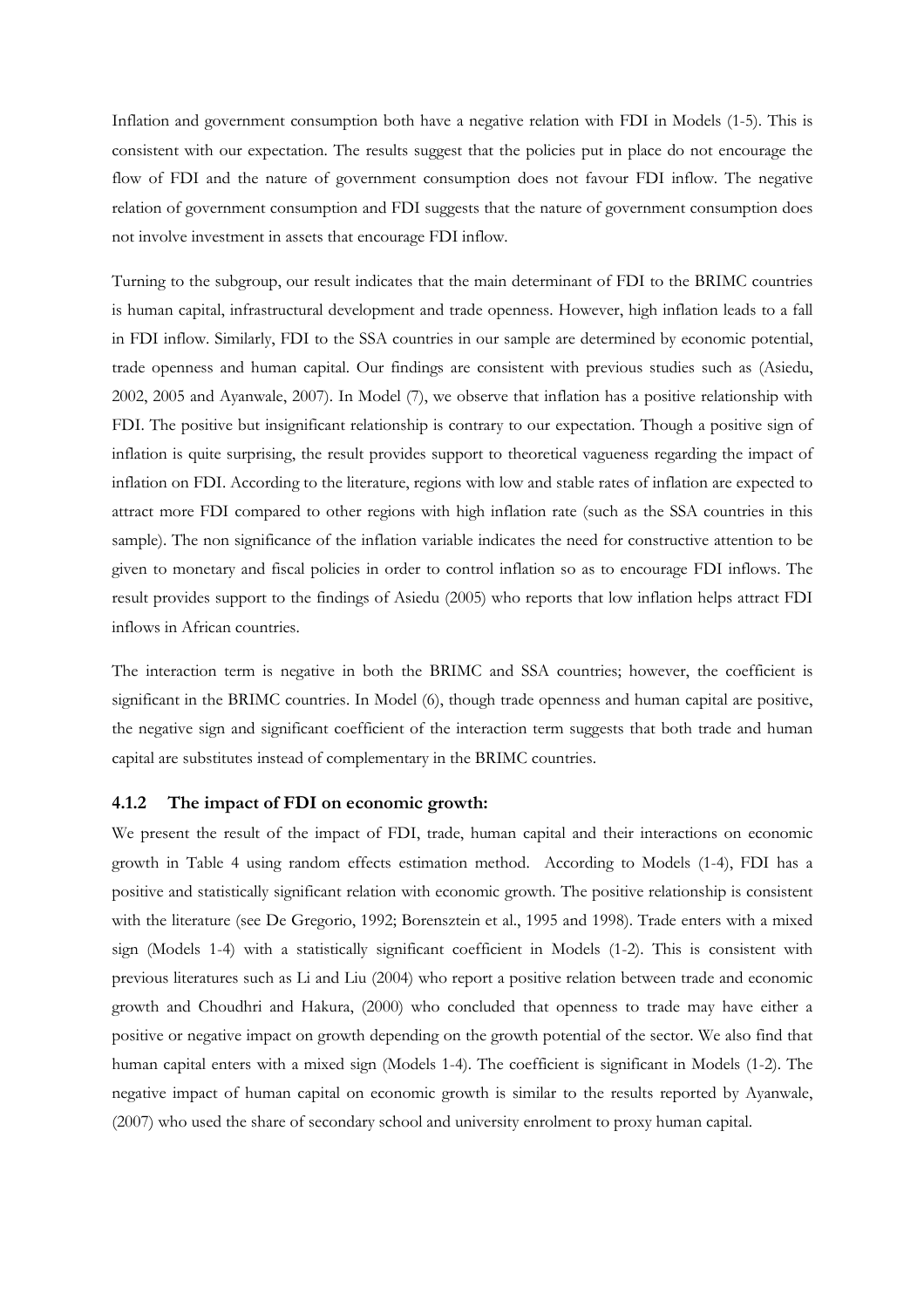The results suggest that the interaction between trade and human capital does not promote economic growth, although the coefficient is significant (Models 1-2) According to Model 3, FDI promotes economic growth by itself and through its interaction with human capital. This is consistent with other results such as (Borensztein et al., 1995 and 1998; Balasubramanyam et al., 1996; Makki and Somwaru, 2004). Further, our result shows that the interaction between FDI and Trade is mixed. When the result is positive, the coefficient is insignificant.

The coefficients of inflation and infrastructure are correctly signed and statistically significant (Models 1- 4). We also observe that government consumption is negative and insignificant in the regression analysis. The negative impact of inflation on economic growth suggests that high inflation does not promote economic growth. The positive influence of infrastructure also suggests that the investment in infrastructure such as roads, telecommunication and electricity will enhance economic growth in the sample of countries.

According to Model 5, table 4, FDI has a positive impact on growth in the BRIMC countries, however its impact is pronounced through its interaction with trade. Infrastructural development also promotes economic growth in the BRIMCs. In the SSA countries (Model 6), we notice that FDI promotes economic growth by itself and through its interaction with human capital. We observe that the interaction between FDI and trade and human capital does not promote economic growth.

## 4.1.3 Robustness of result

To check for the robustness of our results, we conduct a number of changes to the model specification and employed other estimators. Firstly, we change FDI inflow to FDI stock inflow and the result of the estimation is presented in Table 5. The result shows that both trade and human capital have a positive relationship with FDI inflows and their coefficients are statistically significant. This is supportive of our earlier findings. Therefore, irrespective of the dependent variable used, trade and human capital exerted a positive effect on FDI.

A similar process is repeated for the economic growth equation. Here we change annual growth rate of GDP to growth rate of GDP and the results are presented in Table 6. The result is supportive of our earlier findings that FDI is positively related to economic growth. In Model (3 and 4), when we exclude the interaction between trade and human capital, we notice that FDI promotes economic growth in the BRIMC and SSA countries. In particular, a one per cent increase in FDI lead to a 6.28 per cent increase in economic growth in the BRIMCs. Similarly, a one per cent increase in FDI in SSA countries leads to 0.32 per cent increase in growth.

To deal with the potential endogeneity of FDI, we employ the dynamic panel estimator (DPD) based on Generalised Method of Moment (GMM) methodology proposed by Arellano and Bond, (1991). This estimation technique allows the economic growth indicator to partially adjust to their long run equilibrium value with a year, (Baltagi et al, 2008). All explanatory variables are lagged by one period to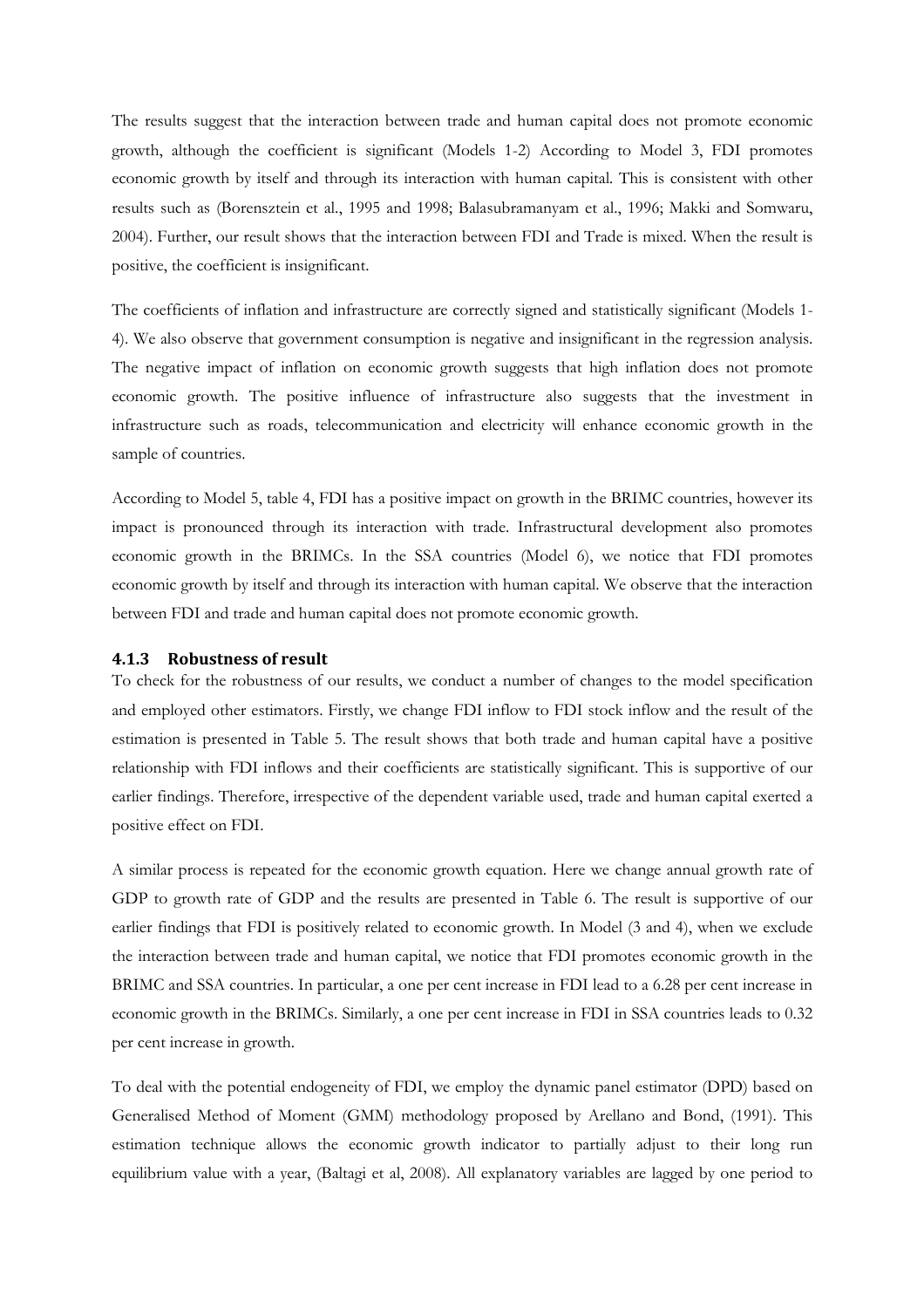ensure that the lagged dependent variable  $EG_{it-1}$  can be treated as predetermined and therefore not correlated with the error term. The result of our GMM estimation indicates that FDI is positively related to economic growth; however, the coefficient is insignificant.

## 5 Conclusion:

This paper examines the interaction between trade openness and human capital insofar as attracting FDI in the BRIMCs and SSA countries is concerned. The results indicate that trade openness, human capital and economic growth encourages the inflow of FDI in the sample of countries and that there is a strong, positive interaction between trade openness and human capital (proxied by adult literacy rate). According to the result, FDI promotes economic growth in the sample of countries and in the BRIMC and SSA countries. The effect of FDI is enhanced by its interactions with trade to promote economic growth in the BRIMC countries and in the SSA countries, the interaction between FDI and human capital promotes economic growth.

By introducing trade openness as a channel for technology transfer and interacting this with human capital, our result yields a negative and statistically significant coefficient across the whole sample. This implies that the interaction of trade openness with human capital inhibit economic growth in the countries studied. This is also negative and significant in the sample of SSA countries.

Based on the empirical findings, it is suggested that developing countries in SSA should not only develop policies that would encourage economic openness and human capital development, particularly investing in education, but they should also ensure that these policies are implemented in order to attract foreign investments for sustainable economic growth.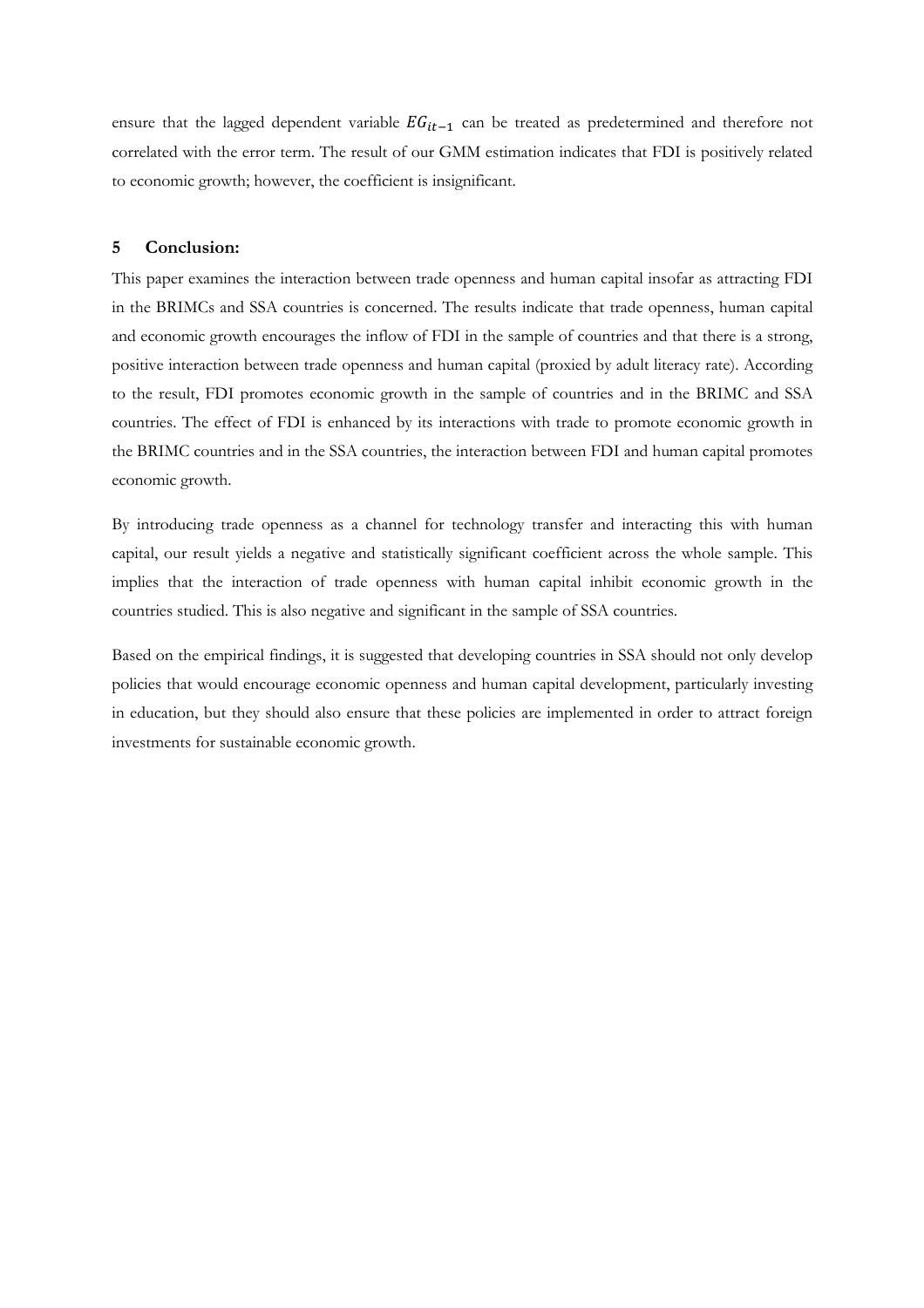## References

Alfaro, L., Chanda, A., S. Kalemli-Ozcan and S. Sayek, (2003), "FDI and economic growth: The role of the local financial markets", Journal of International Economics, 64, p. 89-112;

Alfaro, L., Chanda,A., S. Kalemli-Ozcan and S. Sayek, (2006), "How does foreign direct investment promote economic growth? Exploring the effects of financial markets on the linkages". [Online] (available on  $\langle \frac{\text{http://www.hbs.edu/research/pdf/07-013.pdf}}{\text{after/13.pdf/}} \rangle$  (accessed on 20 January 2009);

Arellano, M. and S.R. Bond, (1991), "Some tests of specification for panel data: Monte Carlo evidence and an application to employment equations", Review of Economic Studies, 58, p. 277-297;

Asiedu, E. (2002), "On the determinants of foreign direct investment to developing countries: is Africa different?" World development, 30, p.107-118;

Asiedu, E. (2003), "Foreign direct investment in Africa: the role of government policy, institutions and political instability". [Online] (available on http://website1.wider.unu.edu/conference/conference-2003- 3/conference-2003-3-papers/asiedu-0708.pdf/), (UNU/WIDER), World institute of development economics research (accessed on 23 June 2009);

Asiedu, E. (2006), "Foreign direct investment in Africa: the role of natural resources, market size, government policy, institutions and political instability", World economy, 29, p.63-77;

Ang, J.B. (2008), "Determinant of FDI in Malaysia", Journal of policy modelling, 30, p.185-189;

Anyanwu, J. (1998), "An econometric investigation of determinants of foreign direct investment in Nigeria. In investment in the growth process": Proceedings of the Nigeria economic social conference, Ibadan, Nigeria, p.219-40;

Ayanwale, A. B. (2007), "FDI and economic growth: evidence from Nigeria", discussion paper no.165, African economic research consortium, Nairobi;

Balasubramanyam, V. N, M. Salisu and D. Sapsord, (1996), "Foreign direct investment and growth in EP and IS countries", the economic journal, 106, p.92-105;

Baltagi, B.H, P.O. Demetriades and S.H. Law, (2008), "Financial development, openness and institutions: evidence from panel data", World Economy and Finance research program.

Becker, G.S. (1993), Human capital: a theoretical and empirical analysis with special reference to education, 3<sup>rd</sup> edn. Chicago and London: University of Chicago press;

Blomstrom, M and A. Kokko (1998), "Multinational corporations and spillovers", Journal of economic surveys, 12, p. 1-31;

Blomstrom, M and A. Kokko (2003), "Human capital and inward FDI", Discussion paper no. 3762, Centre for economic policy research;

Blomstrom, M. and F. Sjoholm (1998), "Technology transfers and spillovers: Does local participation with multinationals matter?" National Bureau of economic research working paper no 6818, National Bureau of economic research;

Borensztein E., J. Gregorio, and J.W. Lee, (1995), "How does FDI affect growth? [Online] (available at http://papers.ssrn.com/sol3/papers.cfm?abstract\_id=225836/), National bureau of economic research working paper no. W5057 , National Bureau of economic research (accessed on 20 January 2009);

Borensztein E., J. Gregorio, and J.W. Lee, (1998), "How does foreign direct investment affect economic growth?" Journal of international economics, 45, p.115-135;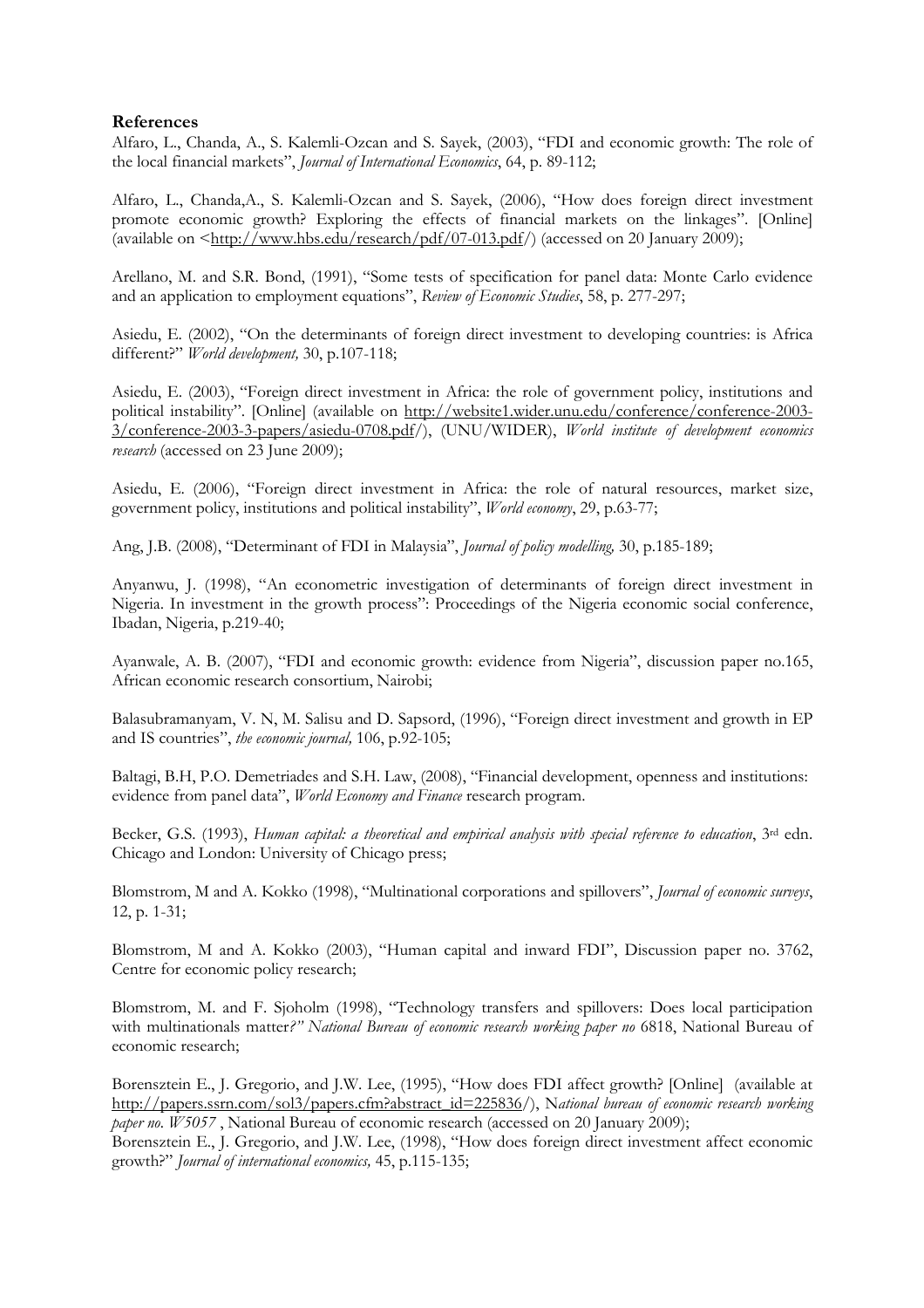Boyd, J.H. and B.D. Smith, (1995), "Intermediation and the equilibrium allocation of investment capital: implications for economic development", Journal of monetary economics 30, p. 409 - 432;

Campos N.F and Y. Kinoshita, (2003), "Why does FDI go where it goes? New evidence from the transition economies" [Online] (available at http://www.bus.umich.edu/kresgelibrary/collections/workingpapers/wdi/wp573.pdf/) working paper no 573, William Davidson institute (accessed on 16 February 2009);

Checchi, D., G. De Simone and R. Faini, (2007), "Skilled migration, FDI and human capital investment", [Online] (available at http://ftp.iza.org/dp2795.pdf/) IZA discussion paper no 2795 institute for the study of labour (accessed on 27 October 2009);

Cheng, L.K. and Y.K. Kwan (2000), "What are the determinants of the location of FDI? The Chinese experience" journal of international economics, 51, 379-400;

Choudhri, E.U and D.S Hakura (2000), "International trade and productivity growth: exploring the sectoral effects for developing counties", IMF working paper 00/17, international monetary funds;

De Gregorio, J. (1992), "Economic growth in Latin America". Journal of development economics, 39, p.59-83;

De Mello L.R, (1997), "Foreign direct investment in developing countries and growth: a selective survey", Journal of development studies, 34, p.1-34;

De Mello L.R, (1999), "Foreign direct investment-led growth: evidence from time series and panel data", Oxford economic papers, 51,133 – 151;

Driffield, N. and J.H. Love, (2007), "Linking FDI motivation and host economy productivity effects: conceptual and empirical analysis". Journal of international business studies, 38, p.460–73;

Dupasquier C. and P. Osakwe (2005), "FDI in Africa: performance, challenges, and responsibilities", Journal of Asian economies, 17, p.241–260;

Dutta N. and K. Osei-Yeboah (2008), "Foreign direct investment and human capital: the role of political and civil rights", [Online] (available at http://mpra.ub.uni-muenchen.de/10186/) MPRA paper no. 10186, (accessed on 26 October 2009);

Dunning, J. H. (1980), "Toward an eclectic theory of international production: some empirical tests", Journal of international business studies, 11, p.9-31;

Dunning, J. H. (1988), "The eclectic paradigm of international production: a restatement and some possible extensions", Journal of international business studies, 19, p.1-32;

Dunning J. H. (1993), *Multinational enterprises and the global economy*, 2<sup>nd</sup> edn, Wokinghan England, Addison-Wesley;

Dunning J. H. (1998), "Location and the multinational enterprise: a neglected factor", journal of international business studies, 29, p. 46-66;

Eicher T.S and P. Kalaitzidakis, (1997), "The human capital dimension to foreign direct investment: training, adverse selection and location". [Online] (available at http://faculty.washington.edu/te/papers/infoasym.pdf/) (accessed 20 January, 2009);

Feenstra, R and G. Hanson, (1997), "Foreign direct investment and relative wages: evidence from Mexico's Maquiladoras", journal of international economics, 42, p.371-39;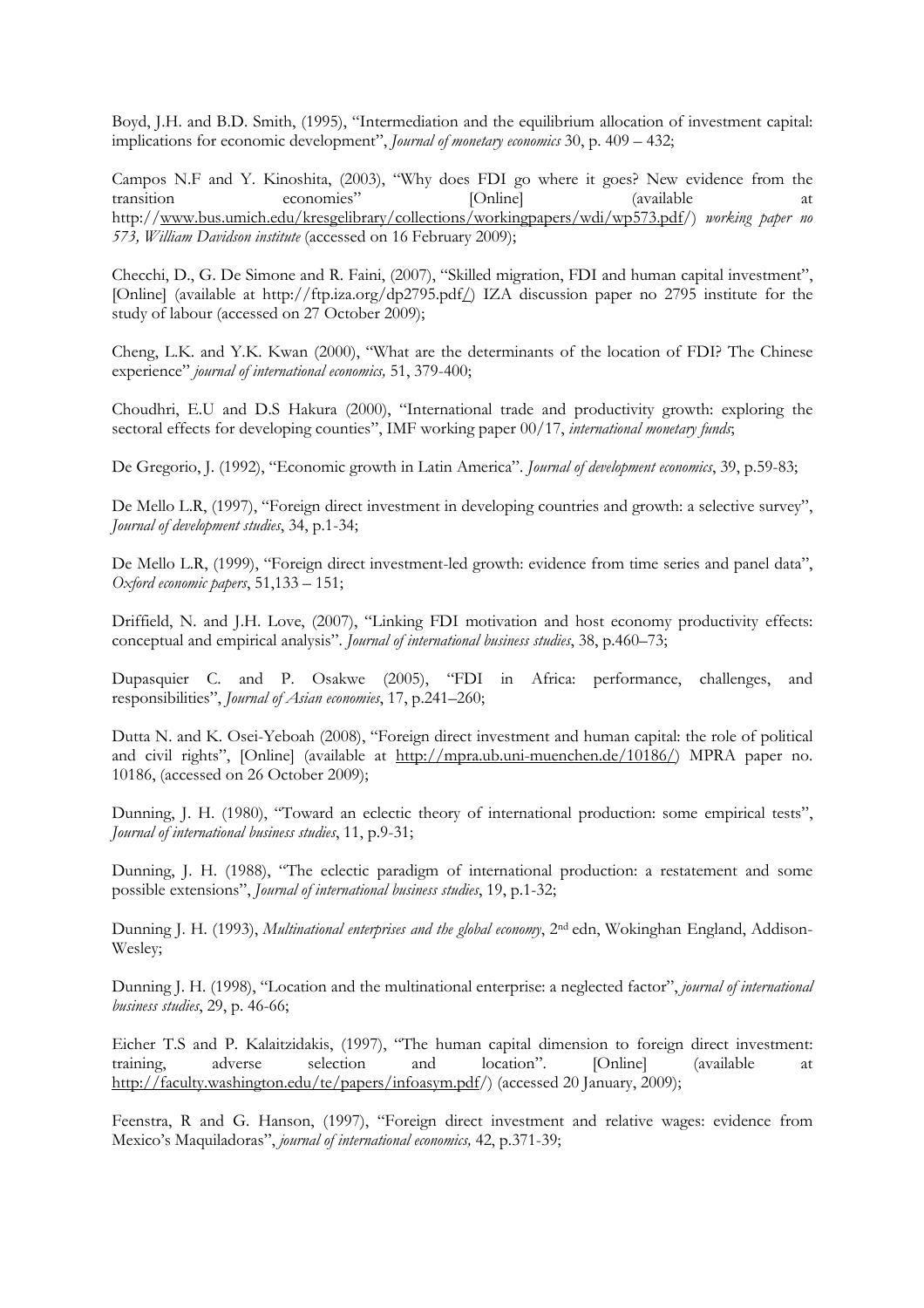Gastanaga V., Nugent J and B. Pashamiova (1998), "Host country reforms and FDI inflows: How much difference do they make?" World Development, 26, p.1299-1314;

Gerschenkron, A (1962), Economic Backwardness in Historical Perspective, The Belknap Press, Cambridge Mass.

Graham E.H. (1995), "Foreign direct investment in the world economy", IMF working paper wp/95/59. Washington D.C. International monetary fund;

Grossman G.M. and E. Helpman (1991), Innovation and growth in the global economy. Cambridge: MIT press;

Hussein, M.A, (2009), "Impacts of FDI on economic growth in the Gulf Cooperation Council (GCC) countries" International Review of Business Research Papers, 5(3), p. 362-376.

Hymer, S.H, (1976), The International Operations of National Firms: A study of direct foreign investment, PhD Dissertation, MIT press Cambridge.

International Financial Statistics, IMF (2009), "Historical consumer price indices for baseline countries/regions (in percent) 1969-2009", [Online] (available on www.ers.usda.gov/data/macroeconomics/Data/HistoricalCPIsValues.xls) (accessed 07 July, 2009).

Kandiero T and M. Chitiga (2006), trade openness and foreign direct investment in Africa. South African Iournal of economic and management sciences (sajems), 9, p. 355-370;

Krugell, W. (2005), "The determinant of foreign direct investment in Africa". In Gilroy, B.M, T. Gries and W.A. Naude, Multinational enterprises, foreign direct investment and growth in Africa – South African perspectives. Physica-Verlag hd;

Kowitt, B, (2009), For Mr. BRIC nations meeting a milestone, [Online] (available at http://money.cnn.com/2009/06/17/news/economy/goldman\_sachs\_jim\_oneill\_interview.fortune/inde x.htm), (accessed 10 February, 2010);

Lucas, R.E (1990), "Why doesn't capital flow from rich to poor countries?" American economic review, 80, p. 92-96;

Li X. And X. Liu (2004), "Foreign direct investment and economic growth: an increasingly endogenous relationship". World development, 33, p. 393-407;

Makki S. S, A. Somwaru and C. Bolling, (2004), "Determinant of foreign direct investment in the food processing industry: a comparative analysis of developed and developing economies". Journal of food distribution research, 35, p. 60-67;

Makki S.S and A. Somwaru, (2004), "Impact of FDI and trade on economic growth: evidence from developing countries". American journal of agricultural economics, 86, p. 795-801;

Mankiw N.G., D. Romer and D.N. Weil (1992), "A contribution to the empirics of economic growth", Quarterly journal of economics, 107, p. 407-437;

Mencinger, J (2003), "Does foreign direct investment always enhance economic growth"? Kyklos 56(4), p. 491–508;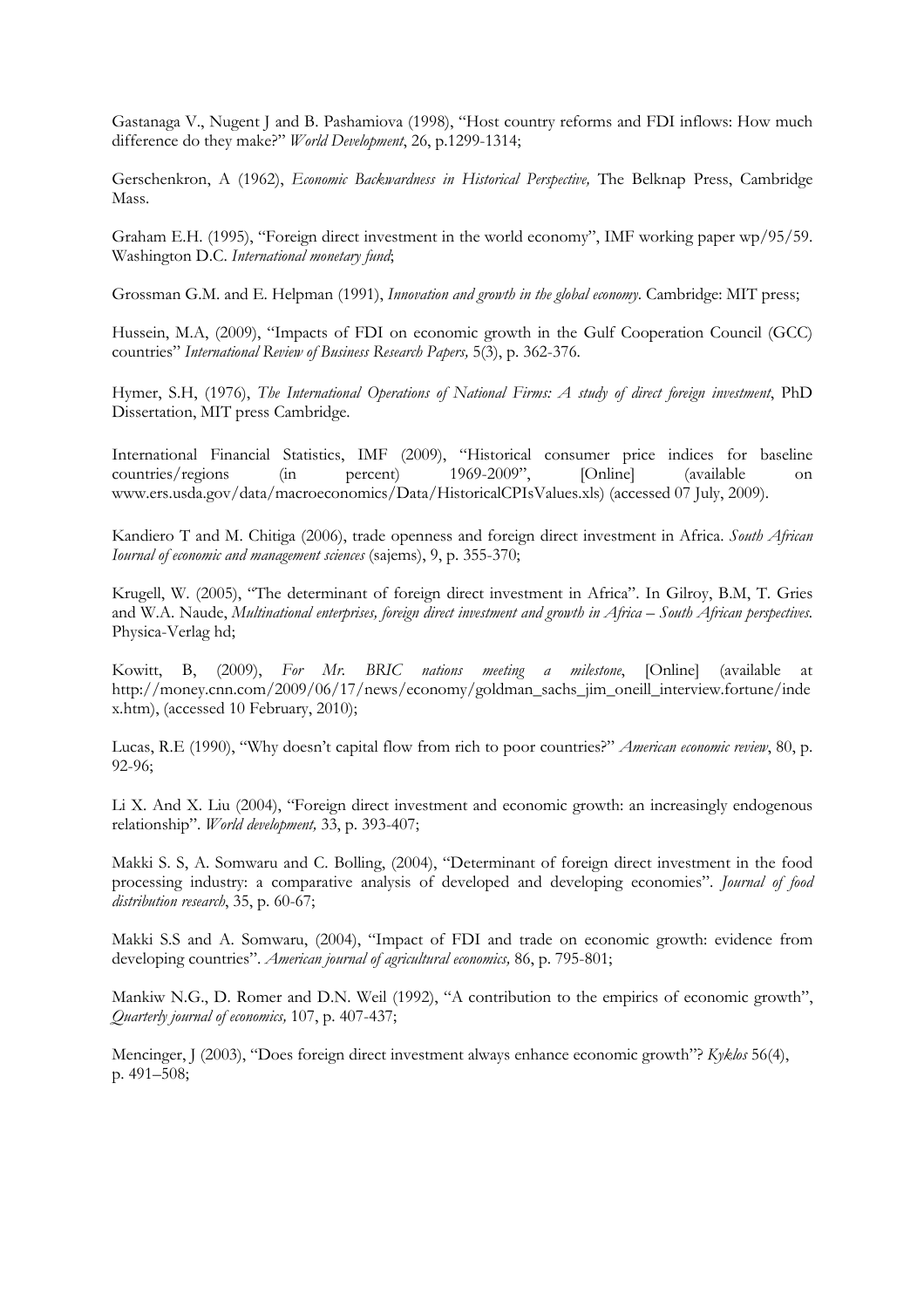Moran T.L (2002), "The relationship between trade, foreign direct investment and development: new evidence strategy and tactics under the Doha development agenda negotiations". [Online] (available at

http://www.libertyparkusafd.org/lp/hamilton/reports%5crelationship%20between%20trade.pdf/) (accessed on 14 February 2009);

Morgan, G., P.H Kristensen and R. Whitley (2003), The Multinational firm: organising across institutional and national divides, OUP Oxford;

Morrisey, O. (2000), "Foreign direct investment to Africa: policies also matter", Transnational corporation, 9, 107-125;

Mottaleb, K.A, (2007), "Determinants of foreign direct investment and its impact on economic growth in developing countries". [Online]

(available at <http://mpra.ub.unimuencchen.de/94571/1/mpra\_paper\_9457.pdf>/) (accessed on 16 February 2009);

Neumayer, E and I. De Soysa, (2005), "Trade openness, foreign direct investment and child labour". World development, 33, p. 43-63;

Ng'ang'a, P.K, (2005), "Determinants and effects of foreign direct investment in developing countries: theoretical and empirical analysis", unpublished Ph.D Dissertation, Southern Illinois University, Carbondale;

Noorbakhsh, F., A. Paloni and A. Youssef (2001), "Human capital and FDI inflows to developing countries: new empirical evidence, World development, 29, p.1593-1610;

Nonnenberg, M.J and M.J Mendonca (2004), "The determinants of direct foreign investment in developing countries", Institute of applied economic research, ipea;

Ohlin, B (1933), "Interregional and international trade, Cambridge, Mass: Harvard Press, 1966.

Romer, P.M, (1993), "New goods, old theory and the welfare costs of trade restrictions", Journal of development economics, 43, p.5-38;

Tanna, S and K. Topaiboul, (2005), "Human capital, trade, FDI and economic growth in Thailand, what causes what?", dynamics, economic growth, and international trade, DEGIT in its series degit conference papers with number  $c010$  046, dynamics, economic growth, and international trade;

UNCTAD, (2006), "Foreign direct investment from developing and transition economies: implications for development", United Nations conference on trade and development, UNCTAD, United Nations, Geneva;

Udo E.A and I.K. Obiora (2006), "Determinants of foreign direct investment and economic growth in the West African monetary zone: a system equations approach". [Online] (available at https://www.gtap.agecon.purdue.edu/resources/download/2547.pdf/) (accessed on 14 February 2009);

Vijayakumar, N and P. Sridharan, (2010), "Determinant of FDI in BRICS countries", International journal of business science and applied management, 5(3)

Wang, M and S. Wong (2009), "What drives economic growth? The case of cross border M&A and greenfield FDI activities", kyklos, 62(2) p.316-330.

Wilson, D. and R. Purushothaman, (2003), "Dreaming with BRICs: The path to 2050", Goldman Sachs, Global Economics Paper no. 99.

World Bank (2008), World development indicators, ESDS international, university of Manchester, (MIMAS).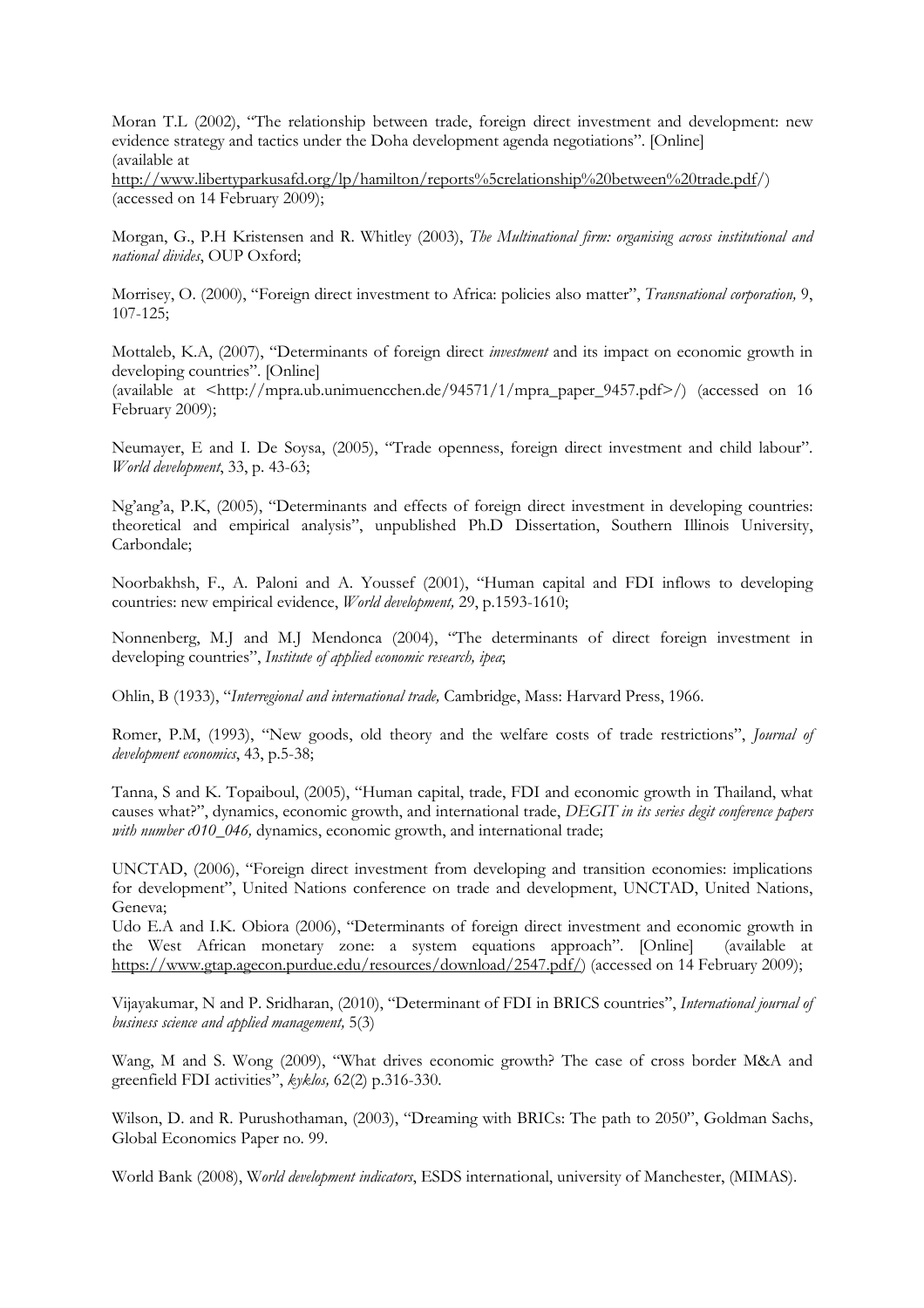World Investment Report, (2006), "Foreign direct investment from developing and transition economies: Implications for development", United Nations Conference on Trade and Development, UNCTAD, United Nations, GENEVA;

Xing, Y. (2006), "Why is china so attractive for FDI? The role of exchange rates", China economic review, 17(2), p.198-209;

Zhang, K.H. (2001a), "How does foreign direct investment affect growth in china?" Economies of transition, 9, p. 679-693;

Zhang, K.H. (2001b), "Does foreign direct investments promote economic growth? Evidence from East Asia and Latin America". Contemporary economic policy, 19, p.175-185;

Zhuang, H. (2008), "Foreign direct investment and human capital accumulation in China". International research journal of finance and economics, p. 206-21.

Zhang, K. H. and J. Markusen, (1999), "Vertical Multinationals and Host-country Characteristics", Journal of Development Economics, 59, p.233-252.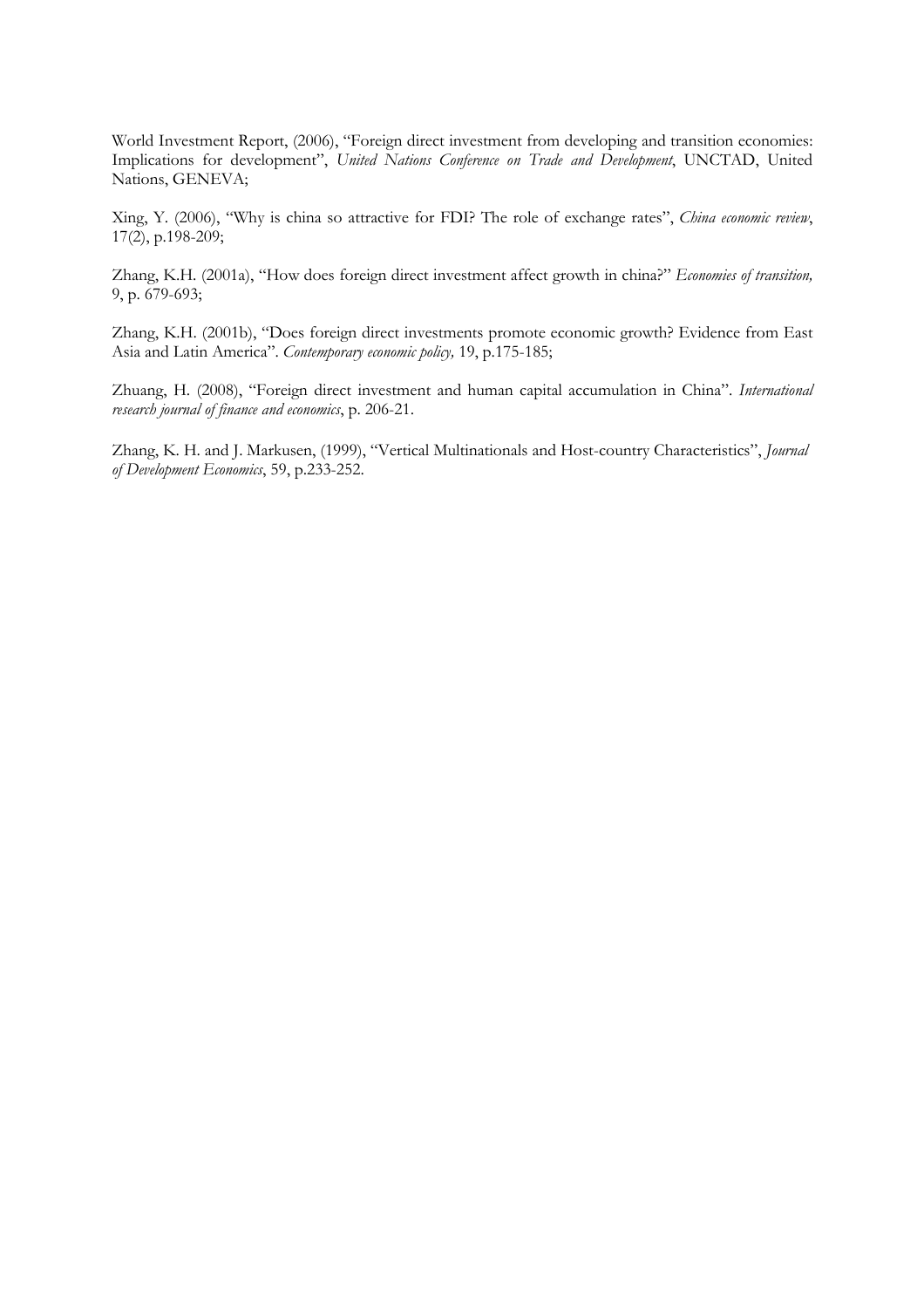# Appendix

| . .          |          |              |
|--------------|----------|--------------|
| <b>BRIMC</b> |          | <b>SSA</b>   |
| Brazil       | Benin    | Senegal      |
| Russia       | Botswana | South Africa |
| India        | Cameroon | Swaziland    |
| Mexico       | Ghana    | Tanzania     |
| China        | Kenya    | Zambia       |
|              | Malawi   | Zimbabwe     |
|              | Namibia  |              |

## Table 1: Countries in the Sample

# Table 2: Summary of dataset used (Annual data 1985-2006)

|               |                                                                                                                                            |                                                                         |             | Std.    |          |              |
|---------------|--------------------------------------------------------------------------------------------------------------------------------------------|-------------------------------------------------------------------------|-------------|---------|----------|--------------|
| Variable      | Definition                                                                                                                                 | Sources                                                                 | Mean        | Dev.    | Min      | Max          |
| <b>GPCAP</b>  | Annual growth rate of GDP per<br>capita                                                                                                    | WDI, ESDS, (2009)                                                       | 1.42        | 4.35    | $-14.57$ | 15.86        |
| <b>FDI</b>    | The ratio of Foreign direct<br>investment (inflow) as a per cent of<br>GDP                                                                 | UNCTAD, ESDS, (2009)                                                    | 1.94        | 2.35    | $-7.64$  | 12           |
| TO            | Trade: The ratio of (Exports plus<br>Imports) as a per cent of GDP                                                                         | WDI, ESDS, (2009)                                                       | 63.67       | 35.80   | 12.36    | 190.75       |
| HС            | Human Capital, Adult literacy rate:<br>per cent of adult age 15 years and<br>over (literacy). Calculated using<br>(100 - illiteracy rate). | UNESCO UIS database,<br>(2009)                                          | 70.58       | 18.01   | 22       | 99.71        |
| <b>TOHC</b>   | Trade*Human capital                                                                                                                        | Authors calculation                                                     | 4585.7<br>8 | 2986.75 | 568.56   | 15431.6<br>8 |
| <b>FDIHC</b>  | FDI*Human capital                                                                                                                          | Authors calculation                                                     | 158.14      | 196.06  | 534.04   | 1014         |
| <b>FDITO</b>  | FDI*Trade                                                                                                                                  | Authors calculation                                                     | 163.65      | 287.09  | 685.69   | 1869.46      |
| <b>LNTELS</b> | Natural logarithm of mobile and<br>telephone subscribers                                                                                   | WDI, ESDS, (2009)                                                       | 13.25       | 2.72    | 9.02     | 20.54        |
| <b>INF</b>    | Inflation, Consumer Price Index                                                                                                            | International Financial<br>Statistics, IMF, Dr Matthew<br>Shane, (2009) | 50.24       | 235.64  | $-7.87$  | 2920.39      |
| GC            | Government Consumption                                                                                                                     | WDI, ESDS, (2009)                                                       | 14.82       | 5.24    | 4.49     | 32.19        |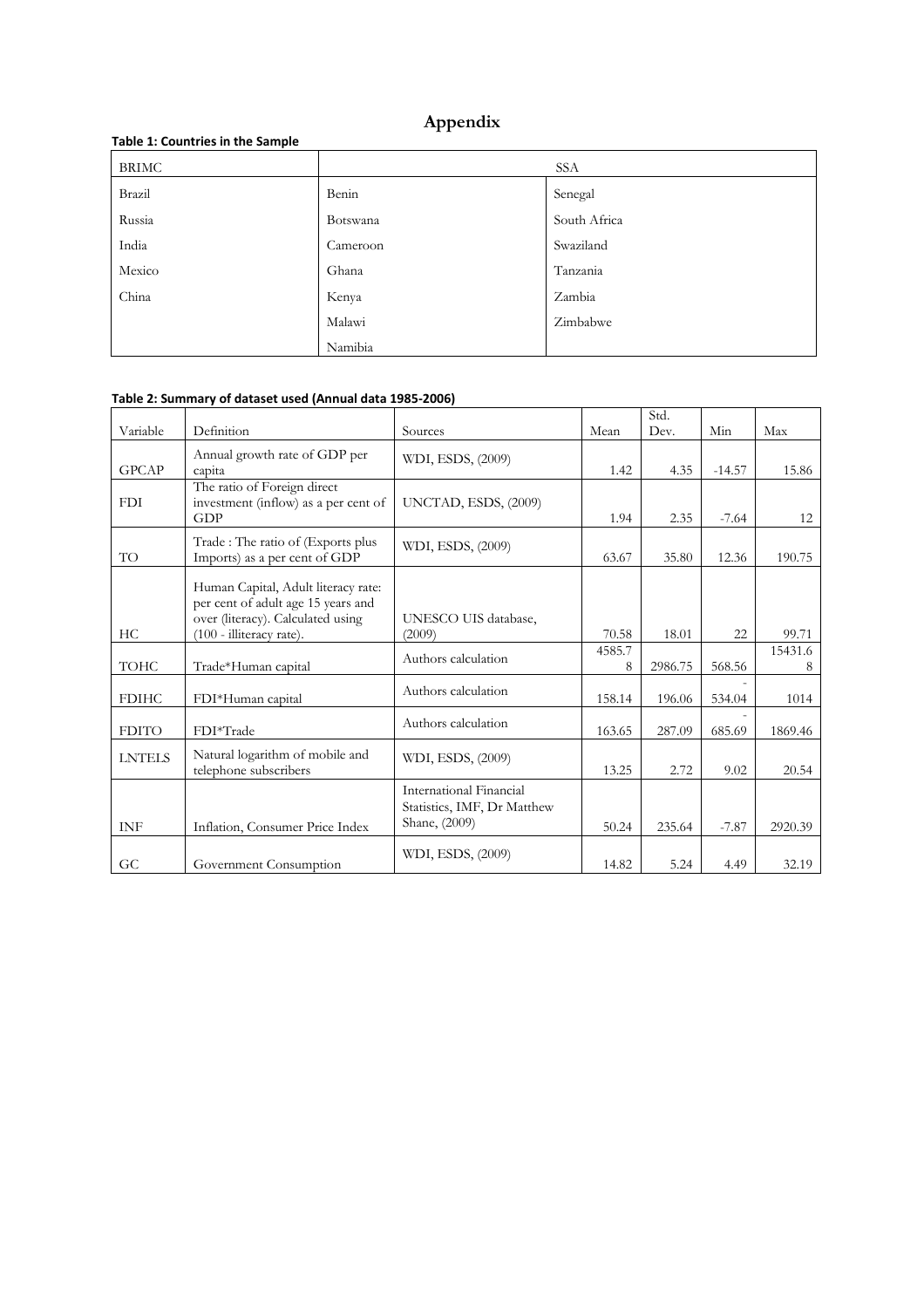## Table 3: Determinants of FDI

Regression Results: 1985-2006

| Variable        | Model 1       | Model 2       | Model 3            | Model 4      | Model 5      | Model 6       | Model 7      |
|-----------------|---------------|---------------|--------------------|--------------|--------------|---------------|--------------|
|                 |               |               | <b>Full Sample</b> |              |              | <b>BRIMC</b>  | <b>SSA</b>   |
| <b>TRADE</b>    | 0.1025        | 0.0913        | 0.0507             |              |              | 0.2050        | 0.0790       |
|                 | $(3.70)$ ***  | $(3.35)$ ***  | $(2.48)$ ***       |              |              | $(2.48)$ ***  | $(2.29)$ **  |
| <b>LITERACY</b> | 0.0685        | 0.0864        |                    | 0.0219       | 0.0051       | 0.1100        | 0.0588       |
|                 | $(2.73)$ ***  | $(3.68)$ ***  |                    | (1.60)       | (0.28)       | $(4.33)$ ***  | $(1.97)$ **  |
| TRADE*LIT       | $-0.0010$     | $-0.0009$     | $-0.0003$          | 0.0003       | 0.0003       | $-0.0023$     | $-0.0007$    |
|                 | $(-2.82)$ *** | $(-2.50)$ **  | $(-1.19)$          | $(3.78)$ *** | $(3.92)$ *** | $(-2.76)$ *** | $(-1.56)$    |
| <b>GPCAP</b>    | 0.0633        | 0.0718        | 0.0719             | 0.0840       | 0.0797       | 0.0483        | 0.1077       |
|                 | $(2.42)$ **   | $(2.78)$ ***  | $(2.75)$ ***       | $(3.24)$ *** | $(3.05)$ *** | (1.20)        | $(3.20)$ *** |
| <b>LNTELS</b>   | 0.1865        |               | 0.2724             |              | 0.1197       | 0.4788        | $-0.0016$    |
|                 | (1.60)        |               | $(3.19)$ ***       |              | (1.34)       | $(3.35)$ ***  | $(-0.01)$    |
| <b>INF</b>      | $-0.0007$     | $-0.0008$     | $-0.0007$          | $-0.0008$    | $-0.0008$    | $-0.0008$     | 0.0060       |
|                 | $(-2.05)$ **  | $(-1.69)*$    | $(-1.58)$          | $(-1.86)$ *  | $(-1.78)*$   | $(-2.09)$ **  | (1.02)       |
| G <sub>C</sub>  | $-0.0403$     | $-0.0498$     | $-0.0340$          | $-0.0499$    | $-0.0434$    | $-0.0697$     | $-0.0631$    |
|                 | $(-1.56)$     | $(-1.96)$ **  | $(-1.31)$          | $(-1.94)$ ** | $(-1.66)*$   | $(-0.76)$     | $(-2.20)$ ** |
| Constant        | $-6.6920$     | $-5.2312$     | $-3.1034$          | $-0.2275$    | $-0.7694$    | $-13.9792$    | $-3.4576$    |
|                 | $(-3.51)$ *** | $(-2.95)$ *** | $(-2.22)$ **       | $(-0.23)$    | $(-0.73)$    | $(-5.75)$ *** | $(-1.38)$    |
| Obs             | 384           | 384           | 384                | 384          | 384          | 103           | 281          |
| $\mathbf{R}^2$  | 0.1450        | 0.1396        | 0.1310             | 0.1121       | 0.1147       | 0.2900        | 0.1256       |

Dependent variable: FDI inflow as a per cent of GDP

Note: Absolute t-statistics are reported in parentheses. The symbols, \*\*\*, \*\* and \* indicate that the coefficient is significant at 1, 5 and 10% levels respectively. Model 1 is the benchmark of the analysis.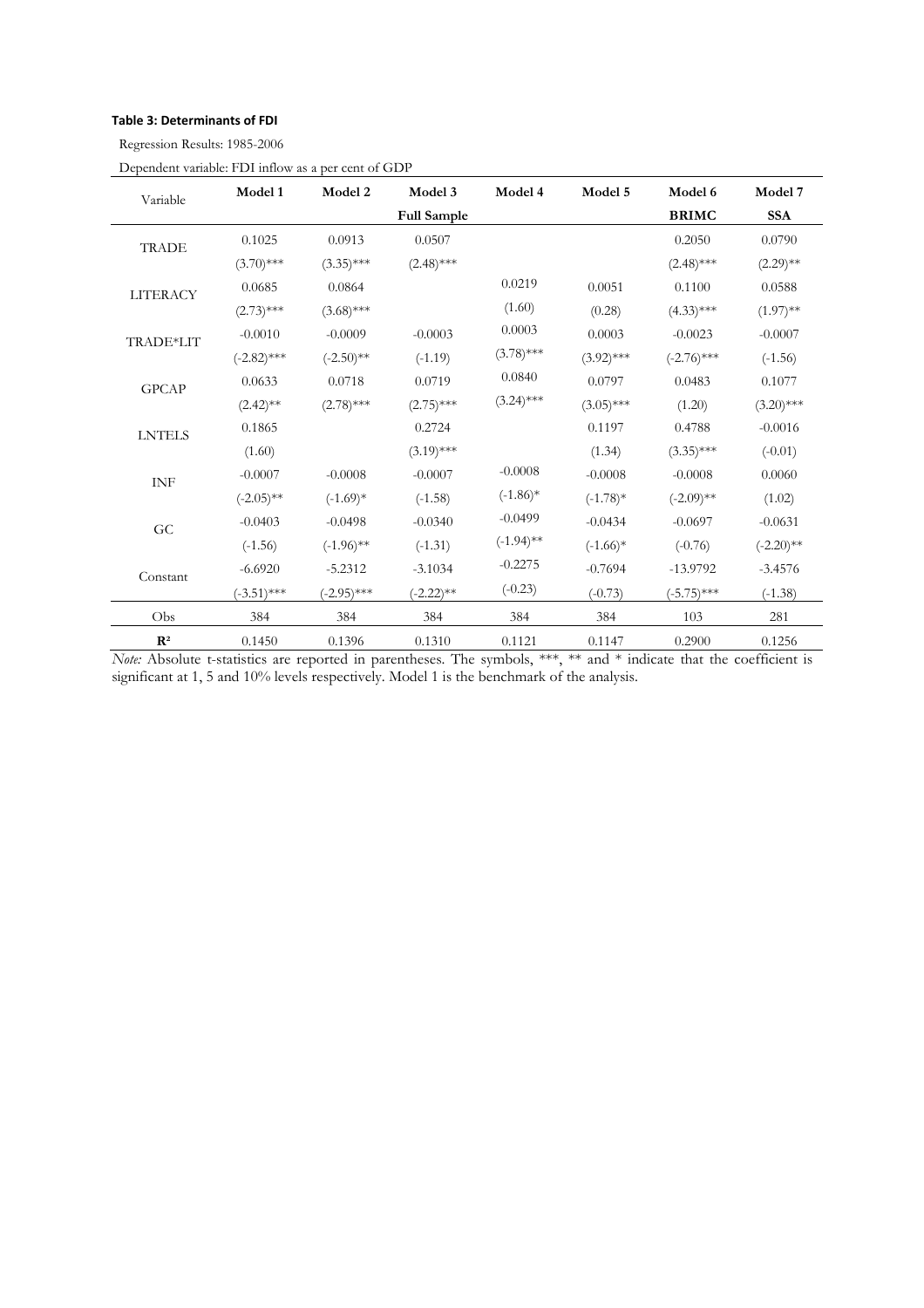## Table 4: The impact of FDI on economic growth

Regression Results: 1985-2006

Dependent variable: Annual growth rate of GDP per capita

|                 | Benchmark     |                    |               |               |               |               |
|-----------------|---------------|--------------------|---------------|---------------|---------------|---------------|
|                 | Model 1       | Model 2            | Model 3       | Model 4       | Model 5       | Model 6       |
| Variable        |               | <b>Full Sample</b> |               |               | <b>BRIMC</b>  | <b>SSA</b>    |
| <b>FDI</b>      | 0.1819        | 0.2614             | 0.2457        | 0.2682        | 4.9930        | 0.2633        |
|                 | $(1.66)$ *    | $(2.61)$ ***       | $(2.28)$ **   | $(2.59)$ ***  | (1.26)        | $(2.45)$ **   |
| <b>TRADE</b>    | 0.1493        | 0.1430             | $-0.0123$     | $-0.0149$     | 0.0040        | 0.2274        |
|                 | $(2.67)$ ***  | $(2.65)$ ***       | $(-1.19)$     | $(-1.40)$     | (0.01)        | $(3.55)$ ***  |
| <b>LITERACY</b> | 0.0827        | 0.0840             | $-0.0257$     | $-0.0216$     | 0.0983        | 0.1545        |
|                 | $(1.77)*$     | $(1.86)$ *         | $(-0.93)$     | $(-0.77)$     | (1.45)        | $(2.65)$ ***  |
|                 | $-0.0021$     | $-0.0020$          |               |               | $-0.0014$     | $-0.0031$     |
| TRADE*LITERACY  | $(-2.98)$ *** | $(-2.92)$ ***      |               |               | $(-0.48)$     | $(-3.77)$ *** |
| FDI*LITERACY    | 0.0032        |                    | 0.0021        |               | $-0.0755$     | 0.0110        |
|                 | (1.13)        |                    | (1.63)        |               | $(-1.51)$     | $(3.22)$ ***  |
| FDI*TRADE       | $-0.0008$     |                    |               | 0.0013        | 0.0430        | $-0.0060$     |
|                 | $(-0.44)$     |                    |               | (1.48)        | $(2.68)$ ***  | $(-2.68)$ *** |
| <b>INF</b>      | $-0.0023$     | $-0.0026$          | $-0.0026$     | $-0.0027$     | $-0.0030$     | $-0.0124$     |
|                 | $(-2.62)$ *** | $(-2.93)$ ***      | $(-2.93)$ *** | $(-3.08)$ *** | $(-3.04)$ *** | $(-1.18)$ *** |
|                 | 0.4652        | 0.5070             | 0.4115        | 0.4390        | 1.0608        | 0.2350        |
| <b>LNTELS</b>   | $(2.77)$ ***  | $(3.21)$ ***       | $(2.67)$ ***  | $(2.81)$ ***  | $(2.88)$ ***  | (0.99)        |
| GC              | $-0.0296$     | $-0.0180$          | $-0.0190$     | $-0.0163$     | $-0.3895$     | 0.0320        |
|                 | $(-0.59)$     | $(-0.36)$          | $(-0.38)$     | $(-0.33)$     | $(-1.64)$ *   | (0.61)        |
|                 | $-10.5285$    | $-11.1392$         | $-1.8475$     | $-2.2823$     | $-12.8324$    | $-14.4769$    |
| Constant        | $(-2.88)$ *** | $(-3.10)$ ***      | $(-0.93)$     | $(-1.16)$     | $(-1.87)$ *   | $(-3.21)$ *** |
| Obs             | 384           | 384                | 384           | 384           | 103           | 281           |
| $\mathbf{R}^2$  | 0.1044        | 0.0986             | 0.0800        | 0.0803        | 0.2163        | 0.1367        |

Note: Absolute t-statistics are reported in parentheses.

The symbols, \*\*\*, \*\* and \* indicate that the coefficient is significant at 1, 5 and 10% levels respectively.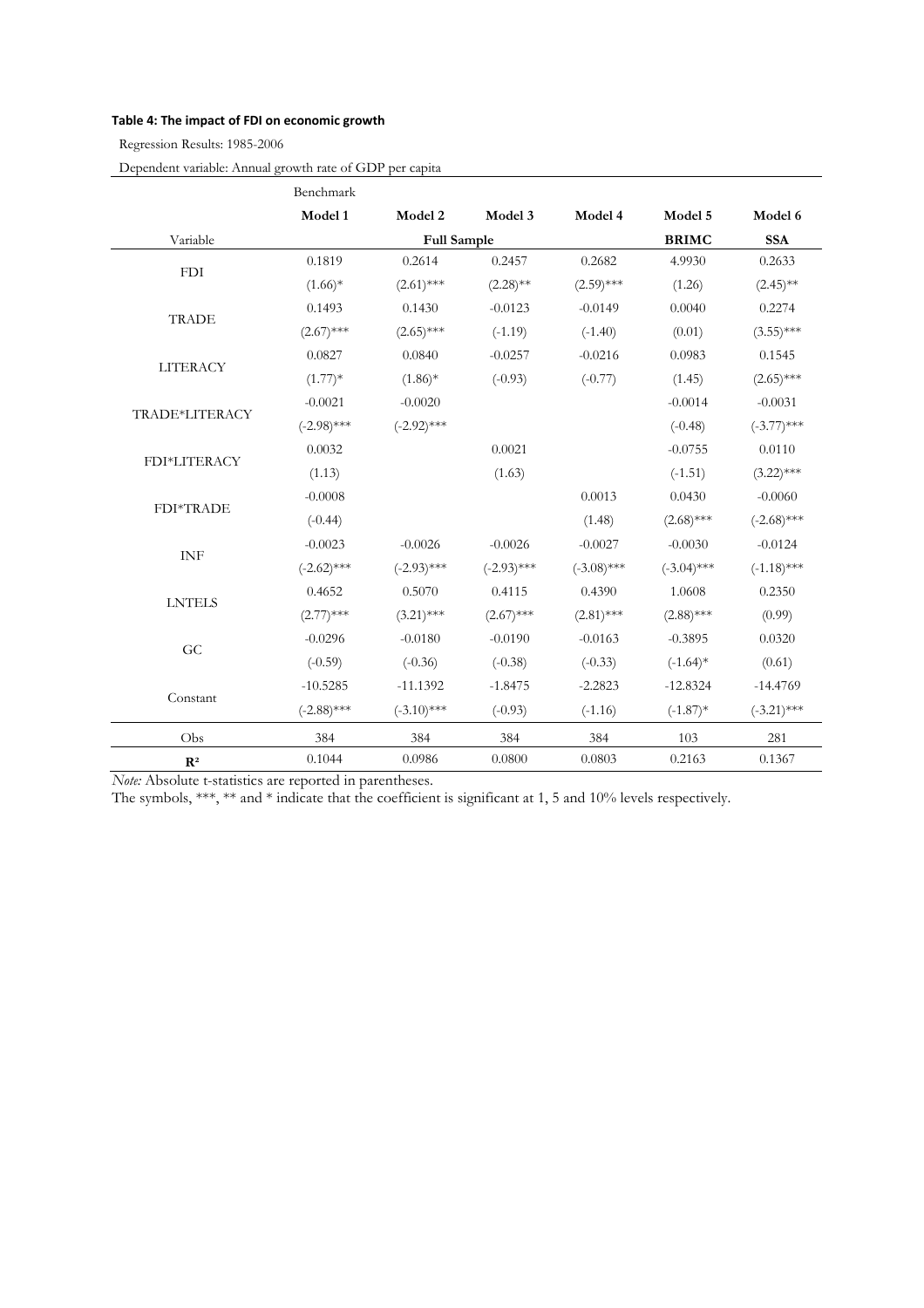## Table 5: Sensitivity Analysis Determinant of FDI

| Variable        | Model 1            | Model 2       | Model 3      |
|-----------------|--------------------|---------------|--------------|
|                 | <b>Full Sample</b> | <b>BRIMC</b>  | <b>SSA</b>   |
| <b>TRADE</b>    | 0.8943             | $-0.4027$     | 0.9529       |
|                 | $(3.78)$ ***       | $(-1.65)*$    | $(3.35)$ *** |
| <b>LITERACY</b> | 0.5949             | 0.5163        | 0.8951       |
|                 | $(2.53)$ **        | $(7.44)$ ***  | $(2.88)$ *** |
| TRADE*LITERACY  | $-0.0066$          | 0.0023        | $-0.0071$    |
|                 | $(-2.15)$ **       | (0.96)        | $(-1.87)$ *  |
| GPCAP           | $-0.8478$          | 0.0844        | $-0.3667$    |
|                 | $(-0.42)$          | (0.53)        | $(-1.59)$    |
| ${\rm LNTELS}$  | $-0.5888$          | 2.1944        | $-2.4091$    |
|                 | $(-0.99)$          | $(4.93)$ ***  | $(-1.98)$ ** |
| <b>INF</b>      | $-0.0067$          | $-0.0034$     | 0.1516       |
|                 | $(-3.01)$ ***      | $(-2.16)$ **  | (0.57)       |
| ${\rm GC}$      | 0.1726             | $-1.1355$     | $-0.0546$    |
|                 | (0.72)             | $(-3.00)$ *** | $(-1.36)$    |
| Constant        | $-37.0937$         | $-42.1337$    | $-39.0897$   |
|                 | $(-3.13)$ ***      | $(-6.88)$ *** | $(-2.26)$ ** |
| Obs             | 384                | 103           | $275\,$      |
| $\mathbf{R}^2$  | 0.2275             | 0.4491        | 0.25         |

Note: Absolute t-statistics are reported in parentheses. The t statistics are computed using heteroscadastic consistent standard errors.

The symbols, \*\*\*, \*\* and \* indicate that the coefficient is significant at 1, 5 and 10% levels respectively.